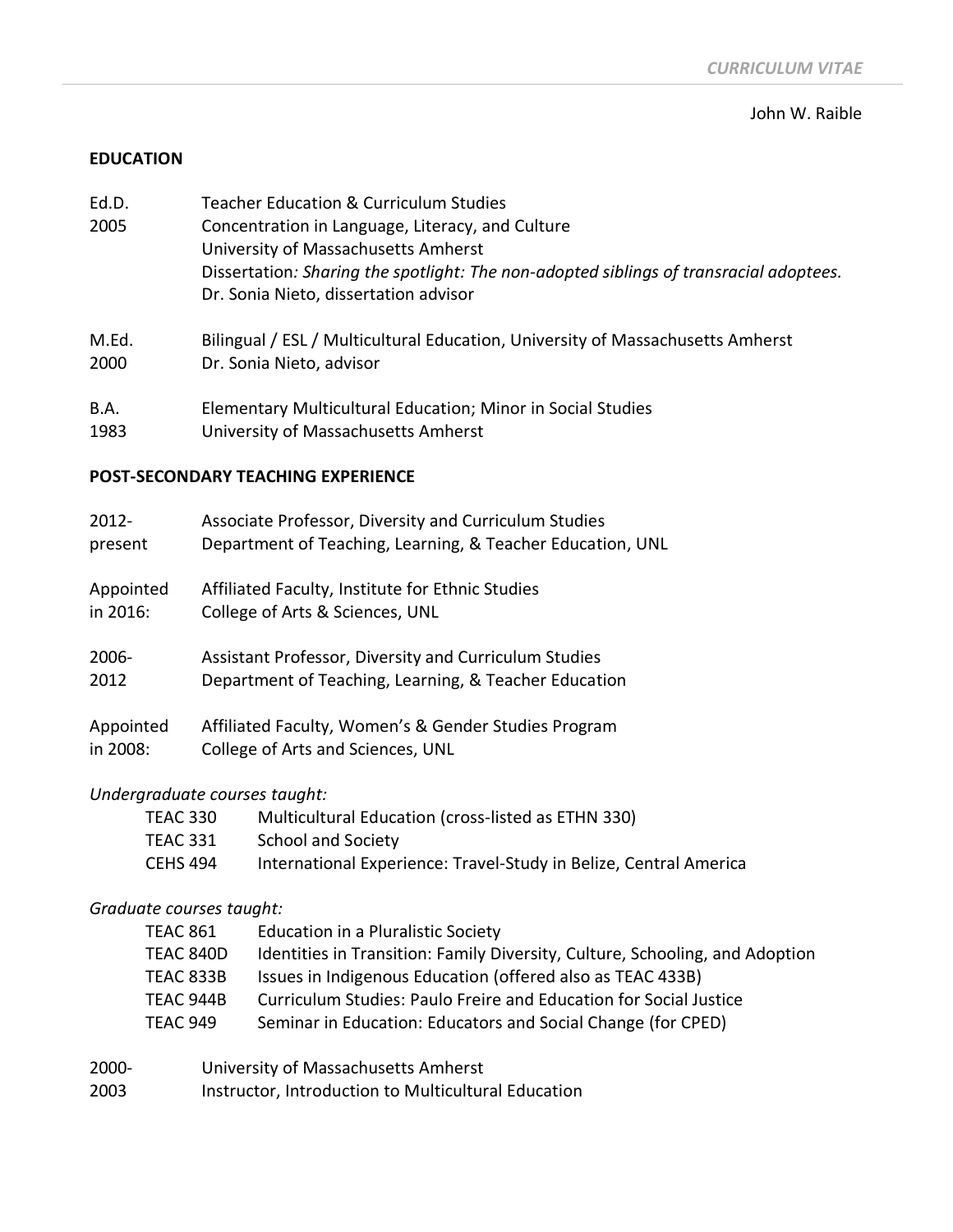# **RESEARCH INTERESTS**

I am particularly interested in the enactment of atypical White racial identities as shaped within interracial contexts, for example, White teachers who come to be seen as allies by urban youth. I seek to understand the factors that lead certain adult practitioners to incorporate **anti-racism** and **decolonization**, and the ways in which their intentionally enacted identities break with predictable performances of Whiteness through what I refer to as **transracialization** (Raible, 2007).

My work has been described as largely translational, because it forwards innovations for professional development in the fields of **education** and **child welfare.** I elevate examples from my research with adult practitioners who learned to transcend lines of difference and support youth as allies**.** My work often critiques standard professional interventions in child welfare and schooling by explicating the ways in which adult interventions often perpetuate systems of oppression (e.g., adultism, White supremacy, and settler colonialism), resulting in further marginalization of youth populations.

To date, my research has focused on the following lines of inquiry:

- School-to-prison pipeline and urban youth of color (e.g., African American and Latinx students)
- Transracial adoption & foster care (adoptees of color & their White siblings' experiences)
- Queer youth identities & experiences with allies (mentors, teachers, & fictive kin/chosen family)

My work links to **multicultural education** by attending to the complexities of the sociopolitical contexts in which lines of difference are negotiated (e.g., students of color and their White teachers; LGBTQ+ children and straight parents; transracial adoptees and their White non-adopted relatives).

**NOTE:** My apportionment at UNL is 50% teaching, 15% research, 15% outreach, and 20% service.

### **PUBLICATIONS** (Refereed)

Morales, A. & Raible, J. (2020, accepted). 'To teach as we are known': Educators of color facilitating anti-biased learning experiences within PWIs. In Sprott, Katherine R. (ed.) *Designing Culturally Competent Programming for PK-20 Classrooms.* Hershey, PA: IGI Global.

Raible, J. & Nieto, S. (2020). Beyond categories: The complex identities of adolescents. In Sadowski, M. (ed.) *Adolescents at School: Perspectives on Youth, Identity, and Education* (3rd edition)*.*  Cambridge, MA: Harvard Education Press.

Irizarry, J. & Raible, J. (2019). Beginning with *el barrio:* Learning from exemplary teachers of Latino students. In Murillo, E. (ed.) *Critical Readings on Latinos and Education: Tasks, Themes, and Solutions.* New York & London: Routledge, pp. 271-287.

Flanagan Borquez, A. & Raible, J. (2015). Desafíos de la enseñanza de la Educación Multicultural en educación superior: Reflexiones a partir de un caso de estudio. *[Challenges of teaching in higher education Multicultural Education: Reflections from a case study.]*

Raible, J. & Irizarry, J. (2015). Racialization and the ideology of *containment* in the education of Latina/o youth. In Hamann, E., Murillo, E., & Wortham, S. (eds.) *Revisiting Education in the New Latino Diaspora: One in Twelve and Rising.* Charlotte, NC: InfoAge Publishing.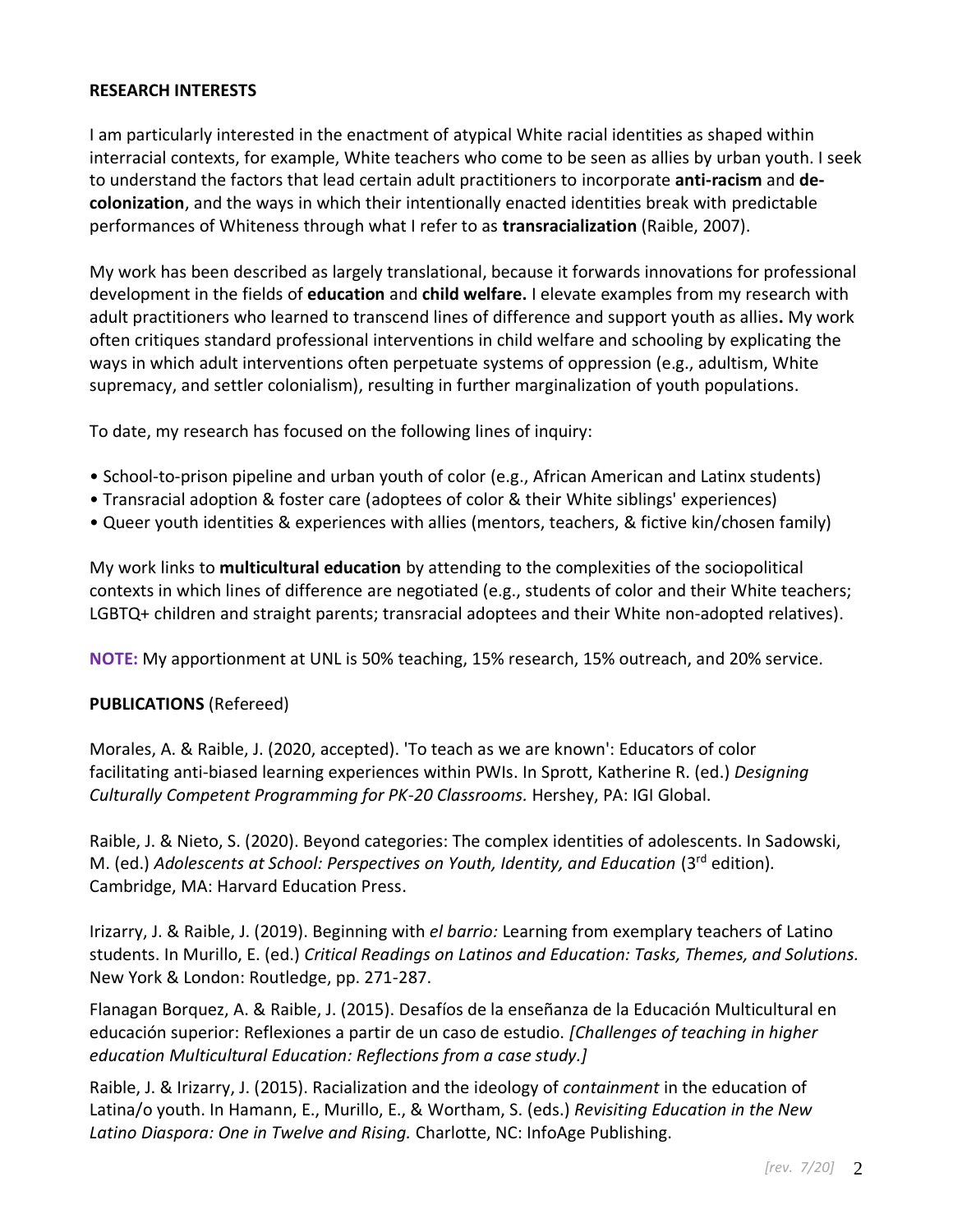Irizarry, J. & Raible, J. (2014). Incarcerating the minds of Latina/o youth: The school-to-prison pipeline and the 'epidermalization of inferiority.' *Equity and Excellence in Education.*

Cornell, K. & Raible, J. (2013). Dialogue with Dr. John Raible: Adoption, adoptism, and anti-racism. *Illinois Child Welfare,* volume 6, number 1, pp. 130-142.

Raible, J. (2012). New directions in critical transracial and transnational adoption research. *Journal of Social Distress and the Homeless,* v. 21, n. 3 &4. Oct. 2012, pp. 111-121.

Raible, J. (2012). Ally parenting for social justice. In Ost-Vollmers, K. & Chau, A. (eds.) *Parenting As Adoptees*. Minneapolis, MN: CQT Media and Publishing.

Irizarry, J. & Raible, J. (2011). Beginning with *el barrio:* Learning from exemplary teachers of Latino students. *Journal of Latinos and Education,* vol. 10, issue 3*.*

Raible, J. (2011). Queering the adult gaze: Young male hustlers and their alliances with older gay men. *Journal of LGBT Youth,* vol. 8, issue 3.

Raible, J. & Irizarry, J. (2010). Redirecting the teacher's gaze: Youth surveillance, teacher education, and the school-to-prison pipeline. *Teaching and Teacher Education,* 26*.*

Baden, A. & Raible, J. (2010). Sibling relationships in transracial adoptive families: Influences of race and adoption. In J. Caspi (ed.) *Sibling Relationships in Practice: Cultural and Environmental Influences,* pp. 289-320*.* New York: Springer Publishing.

Raible, J. & Nieto, S. (2010). Beyond categories: The complex identities of adolescents. In S. Nieto, *Language, Culture, and Teaching: Critical Perspectives* (2<sub>nd</sub> ed.), pp. 199-214. New York: Routledge.

Irizarry, J. & Raible, J. (2009). As cultures collide: Unpacking the sociopolitical context surrounding English language learners. In Milner, H. R. (ed.) *Empowering Teachers for Equity and Diversity: Progressive Perspectives on Research, Theory, and Practice.* New York: Palgrave.

Raible, J. (2008). Real brothers, real sisters: Lessons from the non-adopted white siblings of transracial adoptees. *Journal of Social Distress and the Homeless*, vol. 17, issues 1 & 2

Raible, J. & Nieto, S. (2008). Beyond categories: The complex identities of adolescents. In M. Sadowski (ed.) *Adolescents at School: Perspectives on Youth, Identity, and Education* (2nd edition)*.* Cambridge, MA: Harvard Education Press

Raible, J. (2008). The significance of racial identity in transracially adopted young adults. In *Transracial Parenting in Foster Care and Adoption: Strengthening Your Bicultural Family.* Ankeny, IA: Iowa Foster & Adoptive Parents Association.

Raible, J. & Irizarry, J. (2007). Transracialized selves and the emergence of post-white teacher identities, *Race, Ethnicity, and Education*, vol. 10, issue 2 (July).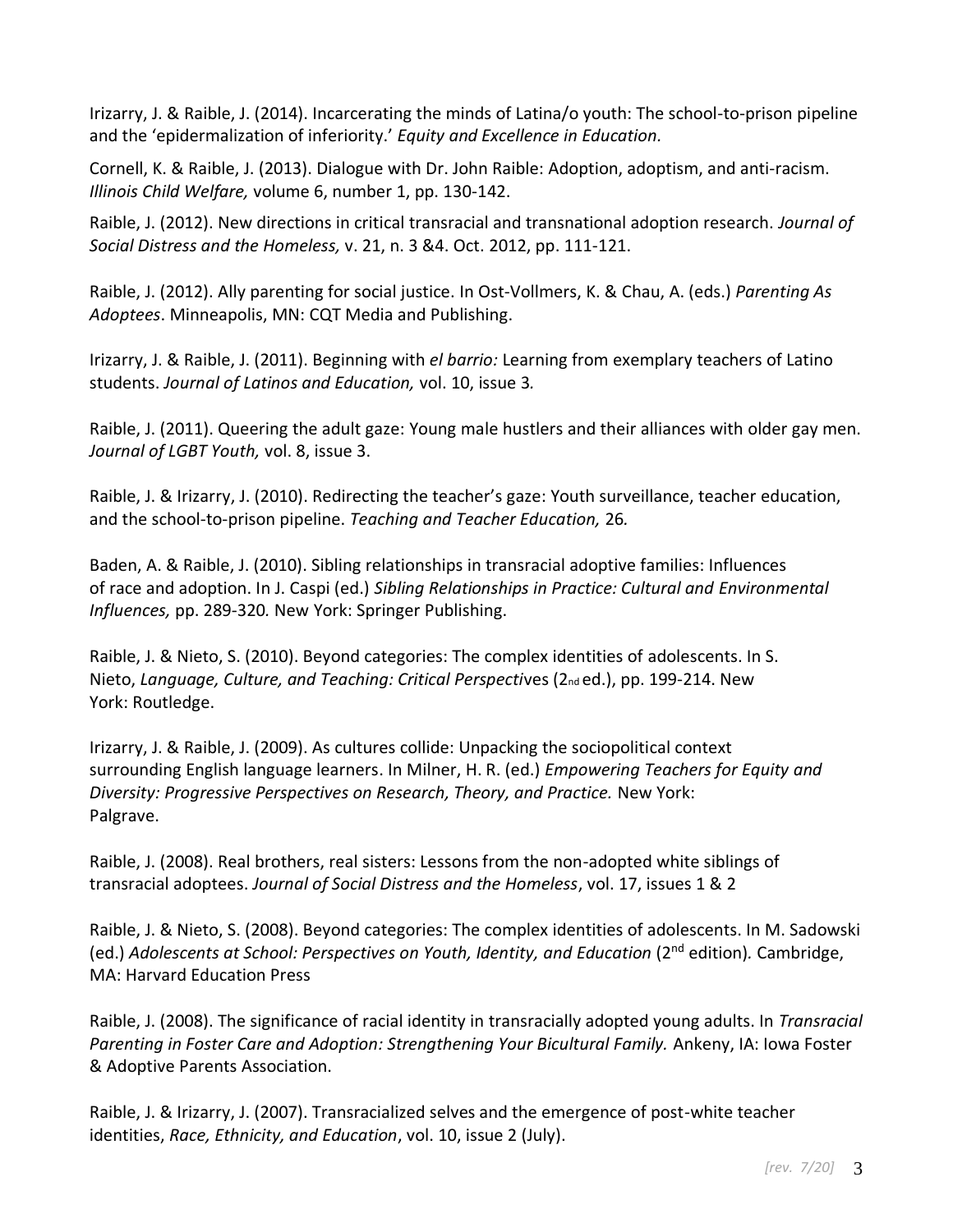Nieto, S., Bode, P., Kang, E., & Raible, J. (2007). Multiple contexts, multiple identities: Pushing the boundaries of multicultural education. In M. Connelly, M. F. He, & J. Phillion (eds.) *Handbook of Curriculum and Instruction*, Sage Publications

# **PUBLICATIONS** (Non-refereed)

Raible, J. (2015). Checklist for allies against racism. In M. Orbe & T. Harris, *Interracial Communication: Theory Into Practice* (3rd ed.).

Raible, J. (2014). Changing of the guard: The rise of adoptee leadership. *Gazillion Voices Magazine.*  Date published online: July 9, 2014.

Raible, J. (2014). Presumed capacities, assumed identities: Queer parents and transracial adoption. *Gazillion Voices Magazine.* Date published online: April 3, 2014.

Raible, J. (2013). Pets, kids, rescue, and adoption. *Gazillion Voices Magazine* Date published online: December 5, 2013.

Raible, J. (2013). Rethinking transracial adoption: Moving from the personal into the political. *Gazillion Voices Magazine.* Date published online: August, 13, 2013.

Raible, J. (2011). Review of *Babies without borders: Adoption and migration across the Americas* (K. Dubinsky 2010). *Teachers College Record,* Date Published online: February 14, 2011 http://www.tcrecord.org ID Number: 16338, Date Accessed: 3/6/2011

Raible, J. (2010). Professionally speaking: Bringing together the adoption community. *The Adoption Constellation*, p. 8. Portland, OR: Adoption Mosaic. (Fall '10)

Raible, J. (2009). Same story, different decade. *Adoption Australia: A Quarterly Journal of Adoption Issues,* pp. 9-11. Spring '09.

Raible, J. (2009). Multicultural identities in the making: You are what you speak. In *Pact's Point* of View: The Newsletter for Adoptive Families of Color, Pact: An Adoption Alliance, Oakland, CA, Summer '09.

Raible, J. (2008). Lessons in humility: Understanding teaching as struggle and as service. In S. Nieto (ed.) *Dear Paulo: Letters From Those Who Dare Teach* Boulder, CO: Paradigm Publishers.

Raible, J. (2008). Struggle for identity. *Adoption Today Magazine*, August/September.

McCoy, Y. & Raible, J. (2007). Resource materials for developing allies in dismantling racism. *The Curriculum Initiative: Jewish Resources and Culture for Independent Schools.*

Raible, J. (2007). Innovative grad course supports family diversity on the Great Plains. National Association for Multicultural Education Newsletter, vol. 8, n. 2 (Spring).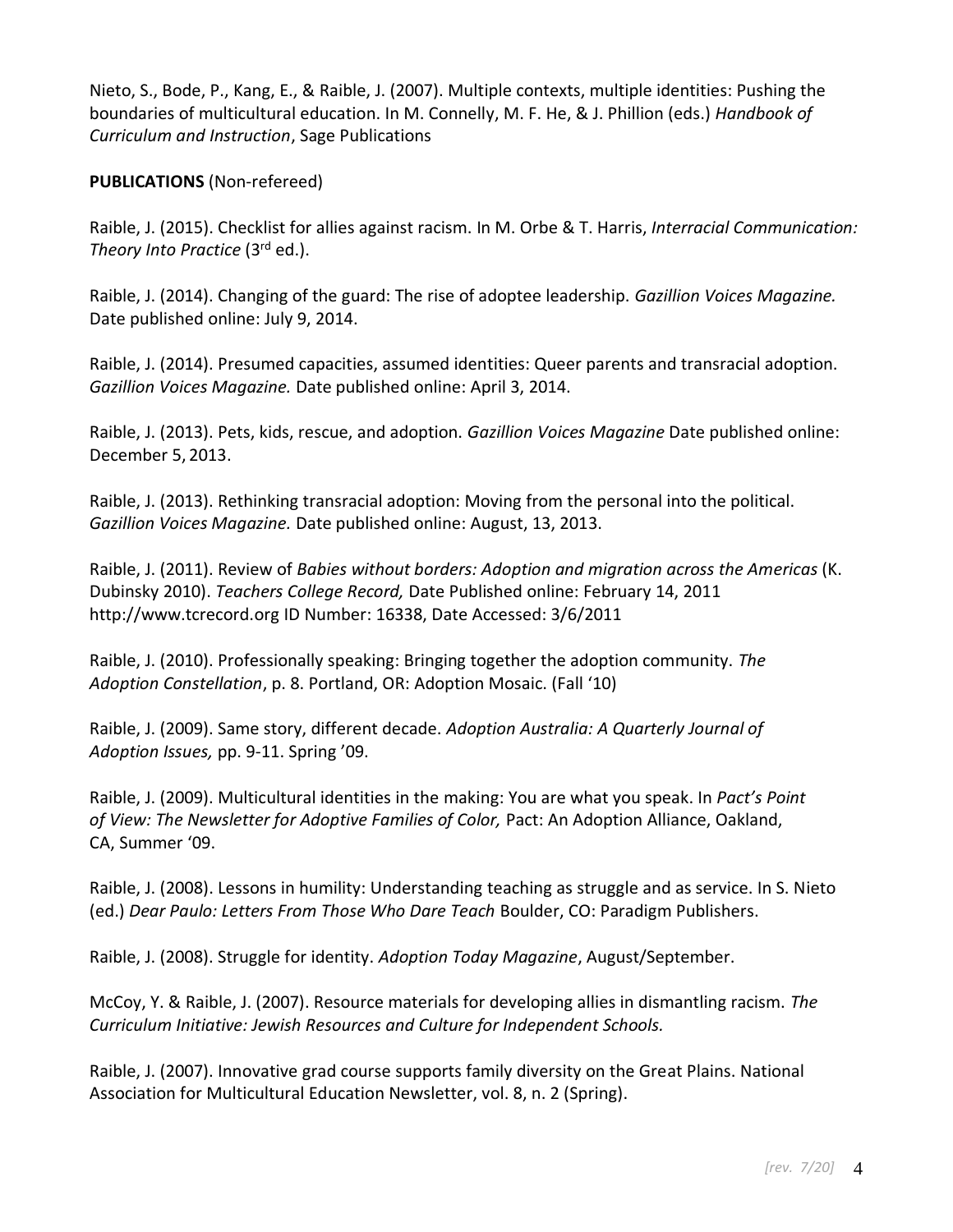Raible, J. (2006). The lifelong impact of transracial adoption: Learning from adoptees and their siblings. Keynote Address, 4<sup>th</sup> Biennial Adoption Conference, St. John's University, New York, NY (Published online at [www.nysccc.org\)](http://www.nysccc.org/)

Raible, J. (2006). Lifelong impact, enduring need. In S.Y. Shin, C. Oparah, and J. J. Trenka (eds.) *Outsiders Within: Writing on Transracial Adoption*. Boston: South End Press

Raible, J. (2006). Nine steps to a transracialized, multicultural lifestyle. In *The STARS Connection,* vol. 1, issue 2 (April).

**NOTE:** The record in **green** (below) pre-dates my appointment to the tenure track at UNL:

Raible, J. (2005). Nine steps to a transracialized, multicultural lifestyle. In *The Network Newsletter of Adoptive Families Together,* Massachusetts Society for the Prevention of Cruelty to Children, Fall 2005

Raible, J. (2005). Angry adoptees in the ashram? Passionate impatience and concerned commitment. In Pact's Point of View: The Newsletter for Adoptive Families of Color, Pact: An Adoption Alliance, San Francisco, CA, Fall/Winter 2004/2005

Raible, J. (2004). The significance of racial identity in transracially adopted young adults. In *The Post-Adoption Newsletter,* Casey Family Services, Waterbury, VT, Sept./Oct.

Raible, J. & Pereira, S., Jr. (2004). Glossary of LGBT terms*.* In S. Nieto, *Affirming Diversity: The Sociopolitical Context of Multicultural Education* (4th ed.), NY: Addison Wesley/Longman

Raible, J. (2004). Transracial adoption mentoring: Nine steps to an anti-racist, multicultural lifestyle. In *The Post-Adoption Newsletter,* Casey Family Services, VT. Sept./Oct.

Raible, J. & Nieto, S. (2003). Beyond categories: The complex identities of adolescents. In M. Sadowski (ed.) *Adolescents at School: Perspectives on Youth, Identity, and Education.* Cambridge, MA: Harvard Education Press

Nieto, S., Raible, J., & Bode, P. (2003). Imagination and the arts. Review of *Art & Cognition: Integrating the Visual Arts in the Curriculum* by Arthur Efland. *Language Arts,* May

Raible, J. (2003). Bibliography on transracial adoption. In *Curriculum Guide to "In Our Family: Portraits of All Kinds of Families" Photo/Text Exhibit* by Family Diversity Projects, Inc., Amherst, MA

Nieto, S., Raible, J., & Bunche Smith, T. (2002). Exploring a sense of self. Review of *Reflections of a Citizen Teacher: Literacy, Democracy, and the Forgotten Students of Addison High* by Todd DeStigter). *Language Arts,* March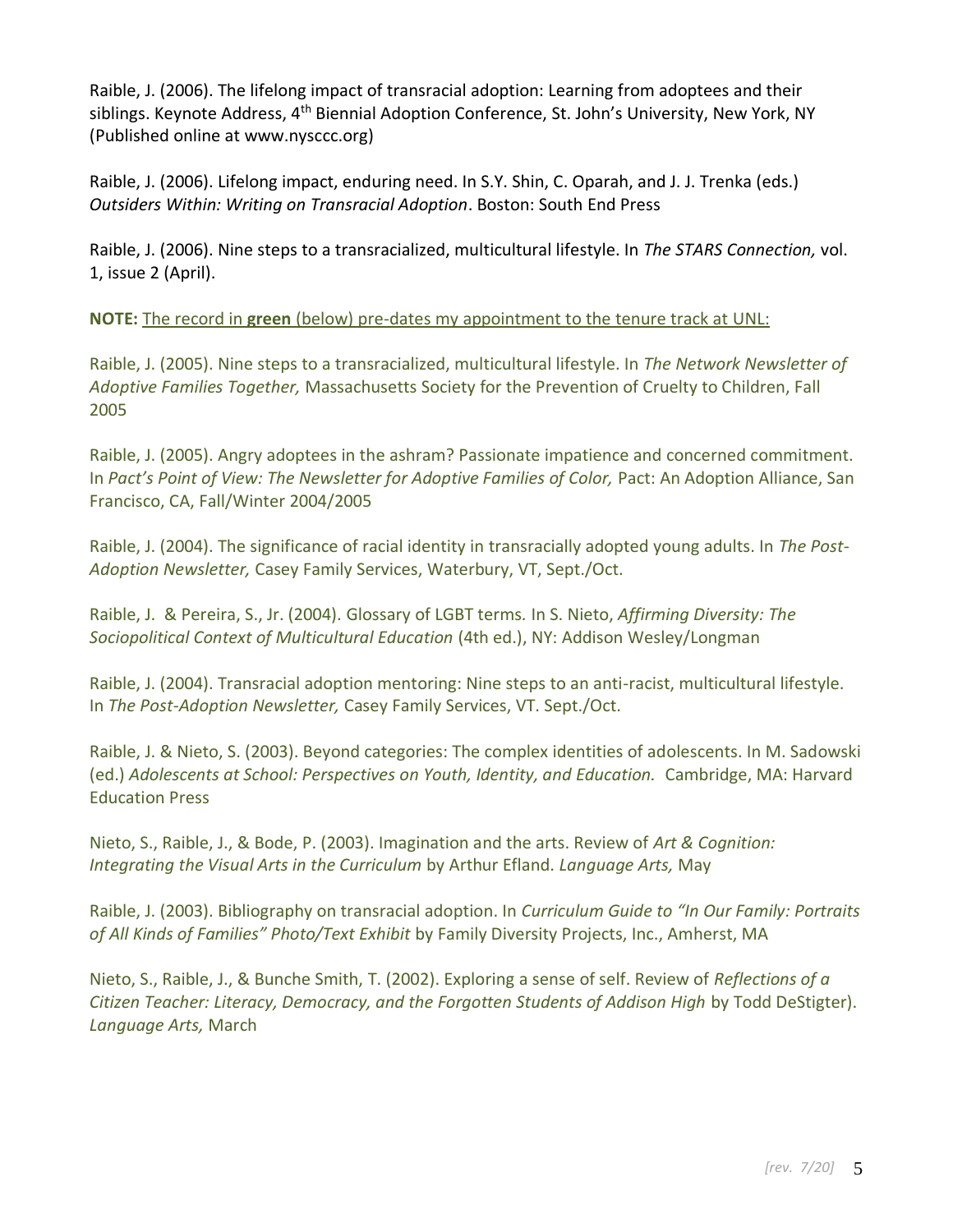#### **PRESENTATIONS**

#### **KEY to** *invited* **presentations:**

**Conference keynotes Invited professional development sessions Guest lectures**

2019 Presenter (with Dr. Amanda Morales), *'To Teach as We Are Known': Courageous Conversations in the Classroom,* National Association for Multicultural Education conference. Tucson, AZ

*Build Bridges, Not Walls: Courageous Conversations Across Campus* (**invited** presentation with Dr. Sarah Thomas)*,* WASC Academic Resource Conference. Garden Grove, CA

**Guest speaker** on multicultural education research, Prof. Beth Lewis's graduate seminar, UNL. Lincoln, NE

*Considering the Multiple Programmatic Virtues of 'CPED as Brand'* (panel with Drs. Ted Hamann, Guy Trainin, Jenelle Reeves, Stephanie Wessels, & Nick Pace. Carnegie Project on the Education Doctorate (CPED) Annual Convening, University of Nebraska-Lincoln, Lincoln, NE

**Invited guest speaker** (via Skype) on multicultural education research, Prof. Francisco Rios' graduate seminar, Western Washington University, Bellingham, WA

*Managing Difficult Conversations with Students* (**invited panel** with Drs. Lory Dance & Rose Holz), 5<sup>th</sup> Annual Academic Advising Association Conference UNL East Campus, Lincoln, NE

**Guest speaker** on multicultural education research (with Dr. Amanda Morales & Dr. Elaine Chan), Prof. Ali Moeller's graduate seminar, UNL. Lincoln, NE

*Teaching About* Diversity (**guest lecture**), Prof. Dave Wilson's Seminar on College Teaching. UNL, Lincoln, NE

- 2018 *'To Teach as We Are Known': Courageous Conversations in the Classroom* (presentation with Dr. A. Morales), International Collaborative Research Conference on Researching Teaching and Learning in Diverse Classrooms, sponsored by TLTE's M<sup>3</sup> Initiative, UNL, Lincoln, NE
- 2017 *Fostering Safety or Discomfort?: Facilitating Courageous Conversations in the Multicultural Classroom.* (presentation with Dr. Amanda Morales), National Association for Multicultural Education conference. Salt Lake City, UT

*Teaching About* Diversity (**guest lecture),** Prof. Dave Wilson's Seminar on College Teaching. UNL. Lincoln, NE

*Transracialization, Race, and Adoption* (**professional development session** for clinicians) Post-Graduate Certificate Program in Adoption Therapy, National Resource Center for Family-Centered Practice and Permanency Planning. Baton Rouge, LA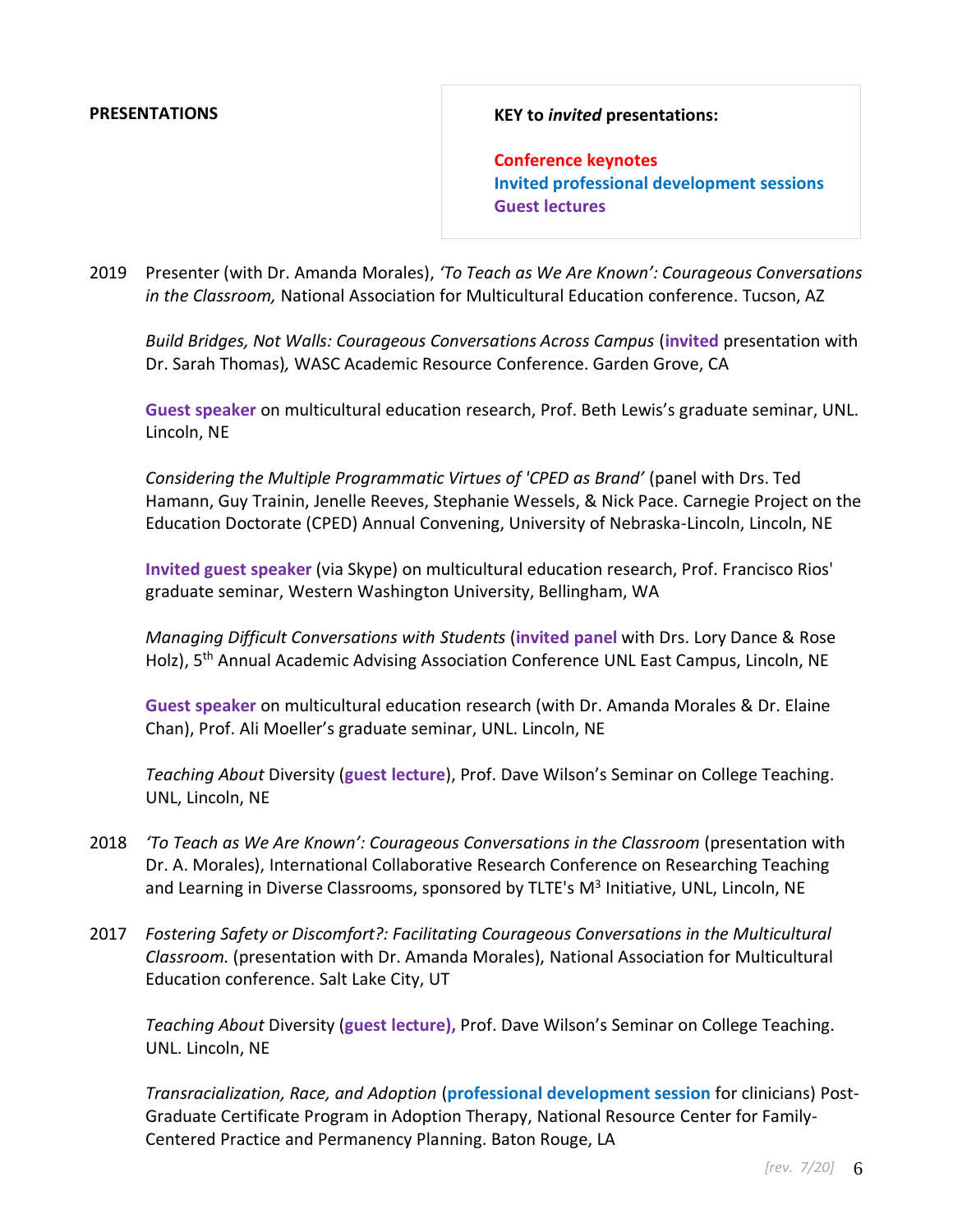*Multicultural Education in the USA* (**guest lecture;** hosted class visits with German Fulbright Scholars). Invited by Associate Vice Chancellor for International Engagement Sonia Feigenbaum, UNL, Lincoln, NE

2016 *Teaching While Black & Gay.* (**guest lecture**), Prof. Dave Wilson's Seminar on College Teaching, UNL. Lincoln, NE

*Transracialization, Race, and Adoption* (**professional development session** for clinicians), Post-Graduate Certificate Program in Adoption Therapy, National Resource Center for Family-Centered Practice and Permanency Planning. Baton Rouge, LA

*Multicultural Education in the USA* (**guest lecture**; hosted class visits with German Fulbright Scholars. Invited by Assistant Vice Chancellor Linda Major, UNL, Lincoln, NE

- 2015 *Service-Learning and Civic Engagement* (**invited panelist**), 2015 Teaching & Learning Symposium, sponsored by Academic Affairs and the Peer Review of Teaching Project, UNL. Lincoln, NE
- 2014 *Transforming the 'Triple Whammy' of Oppression: Adultism, Racism, and Adoptism* (**keynote**), American Adoption Congress Annual Conference. San Francisco, CA

*Beyond Social Justice: Impacting the Structural Inequalities of Education* (**invited panel moderator & respondent**). Mid-America American Studies Association annual conference. Sponsored by Institute for Ethnic Studies, UNL. Lincoln, NE

*Transracial Adoption and Foster Care: What Works and Doesn't Work*, (**professional development session** for foster/adoptive parents & social workers. Department of Family Services, Fairfax, VA

*Pitfalls and Promises: Service-Learning on the Reservation* (panel moderator), CEHS Student Research Conference, UNL. Lincoln, NE

*Teaching Ourselves to Talk About Race and Gender* (**invited facilitator** to discuss the film "Rabbit-Proof Fence") sponsored by UNL Women's & Gender Studies, Lincoln, NE

*Rethinking Gender: Moving Beyond the Binary* (**professional development session for practicum students**), mini-conference for student-teachers, sponsored by Dept. of TLTE Elementary Education Program, UNL, Lincoln, NE

2013 *Working Together As Allies for Social Justice* (**keynote**), annual conference of Korean American Adoptee Adoptive Family Network (KAAN). Grand Rapids, MI

*Transracial Adoptees: Commonalities Across* Countries (**invited panelist**) KAAN conference. Grand Rapids, MI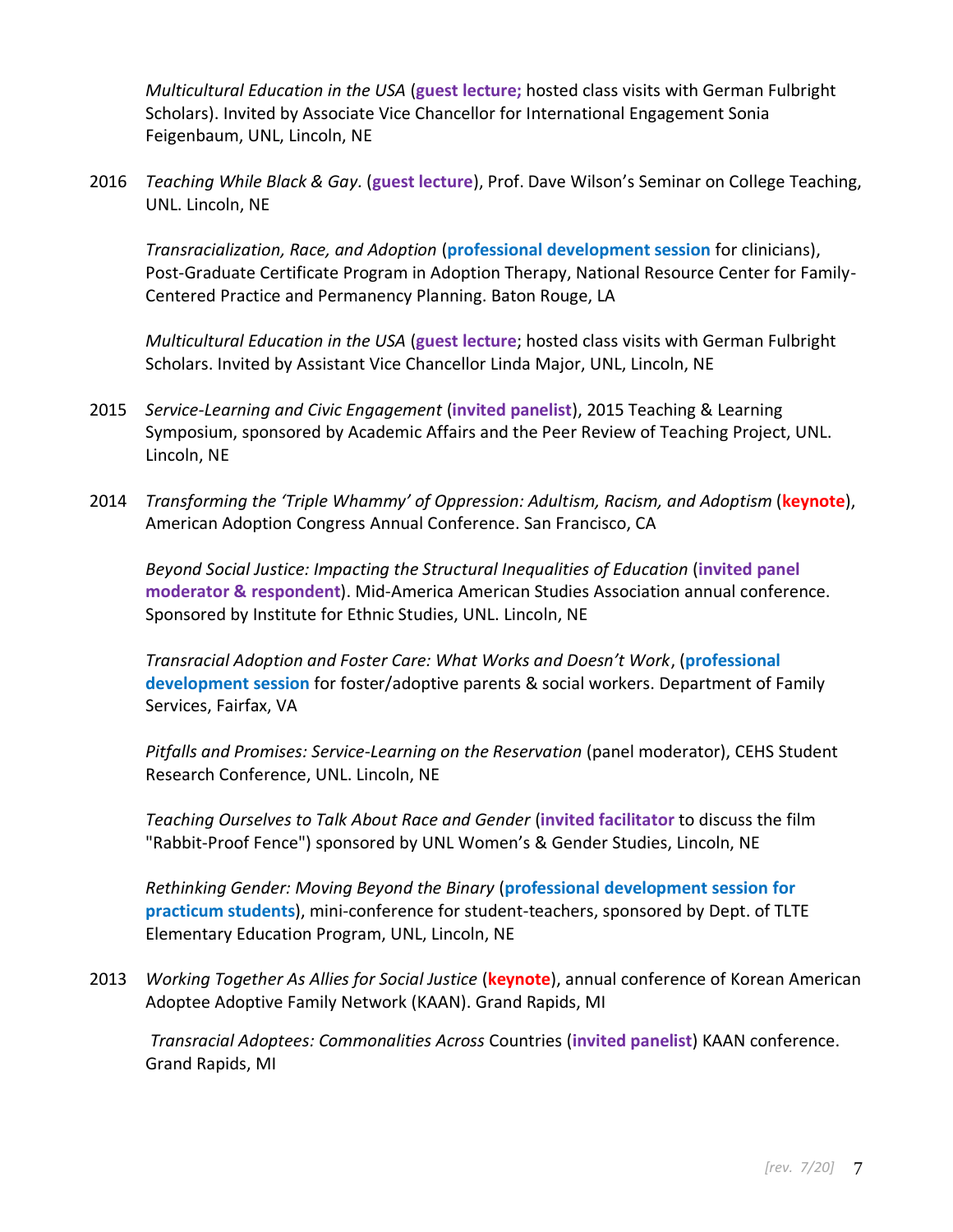*Teacher Education in the Heartland: What About the 'Red States'?* (panelist with doctoral students Kristine Sudbeck & Jessica Sierk), NAME (National Association for Multicultural Education) Regional Conference. Kansas City, MO

*Transracialization, Race, and Adoption* (**keynote**), conference sponsored by Parents Place of Sonoma County and TLC Child & Family Services. Sebastopol, CA

*Courageous Conversations About Race and Adoption* (presentation with Beth Hall). North American Council on Adoptable Children annual conference. Toronto, ON, Canada

*Race and Culture ARE Special Needs* (**keynote**), "The Changing Face of Adoption" Conference, Wisconsin Department of Children and Families. Appleton, WI

*Back to School: The Education of Girls and Women in an Era of Miss Representation* (panel presentation with Dr. Beth Lewis), co-sponsored by the Dept. of TLTE, UNL Women's and Gender Studies Program, and the College of Education & Humans Sciences, Lincoln, NE

*Maternalism in Adoption* (**guest lecture**), Society of Adoptee Professionals in Adoption (SAPA) webinar (online)

*Transracialization, Race, and Adoption* (**professional development session** for social workers), National Resource Center for Family-Centered Practice and Permanency Planning. Baton Rouge, LA

2012 *Redirecting the Adult Gaze: Learning to See the Horizon As Seen By 'Affect Aliens'* (**invited paper presentation**). Conference on Gender, Race, & Ethnicity sponsored by SKOK Center for Women's & Gender Research, University of Bergen. Bergen, Norway

*Transracialization, Race, and Adoption* (**professional development session** for clinicians), Post-Graduate Certificate Program in Adoption Therapy, National Resource Center for Family-Centered Practice and Permanency Planning. Worcester, MA

*Courageous Conversations About Race and Adoption* (presentation with Beth Hall). North American Council on Adoptable Children annual conference. Crystal City, VA

2011 *Transracial Adoption: What Works and What Doesn't Work* (**keynote**), conference sponsored by Vista Del Mar Child & Family Services, Los Angeles, CA

*Clinicians Training in Transracial* Adoption Issues (**professional development session**), sponsored by Vista Del Mar Child & Family Services. Los Angeles, CA.

*Transracial Adoption: What Works and What Doesn't Work* (**keynote**), mini-conference for foster parents & adoptive parents. Sponsored by Nebraska Foster and Adoptive Parent Association. Gretna, NE

*Adoptees, Race, & Identity* (**keynote**), UMOJA Black Heritage Camp for adoptive families. Green River, WI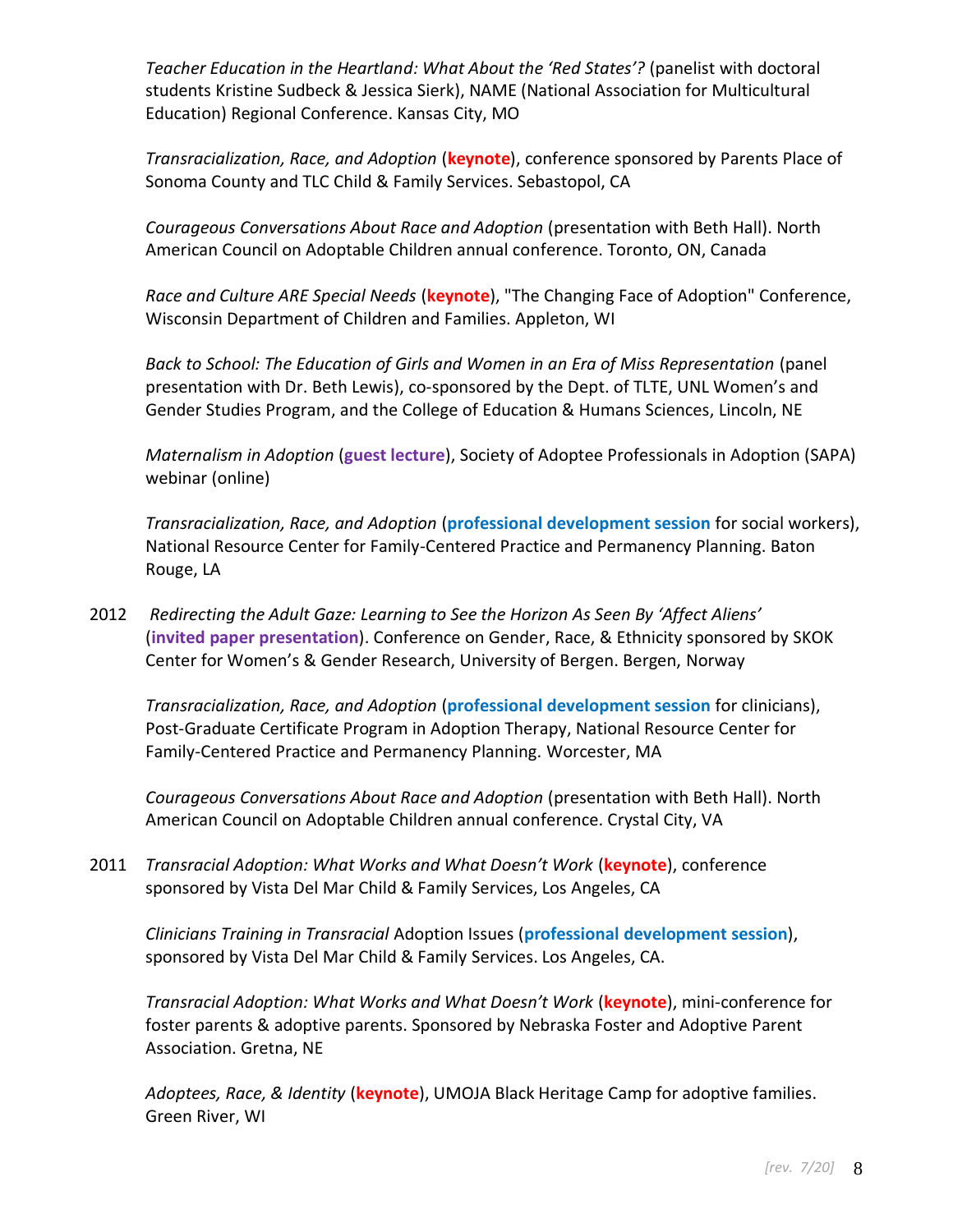*Transracial Adoption Panel* (with B. Hall and S. Arroyo) sponsored by Pact, Los Angeles, CA

*Adoptees as Parents* (**guest lecture/webinar**), sponsored by Adoptees Have Answers, Minneapolis, MN. Recording available in CD format.

2010 *Presumed Capacities, Assumed Identities: Queer Parents and Transracial Adoption* (**keynote**). Alliance for the Study of Adoption and Culture annual conference. Massachusetts Institute of Technology, Cambridge, MA

*Queering the Adult Gaze* (paper presentation). American Anthropological Association annual meeting. New Orleans, LA

*Lesbian & Gay Parents and Transracial Adoption* (**keynote**). Ethica Adoption Conference, Tucson, AZ

*Where to Live: Does It Matter?* (**guest lecture**) Pact Annual Adoption Camp & Conference, Asilomar, CA

*When the Tough Get Going: Parenting Kids with Risky Behaviors* (**guest lecture**), Pact Annual Adoption Camp & Conference, Asilomar, CA

*Race & Adoption in the Context of Transracial Adoption* (**professional development session** for social workers), Department of Social Services, State of Louisiana. Baton Rouge, LA

*Lesbian & Gay Parents and Transracial Adoption* (**guest lecture**), North American Council on Adoptable Children annual adoption conference. Hartford, CT

2009 *Teaching Family Diversity Through Photo-Text Exhibits in Schools* (**keynote**), Nebraska Art Teachers Association Spring Conference, Lincoln, NE

*Transracialization in Action: Lessons From White Siblings of Transracial Adoptees* (**keynote**), "In Our Own Voices: Adoptees and Foster Youth Speak Out" 15th annual conference of the Barker Foundation, Rockville, MD

*Growing Up White in a Transracial Family* (**guest lecture**), "In Our Own Voices: Adoptees and Foster Youth Speak Out," 15th annual conference of the Barker Foundation, Rockville, MD

*Transracialization in Action* (**keynote**), "MAPP: A Journey Forward" state-wide conference for licensed foster care recruiters sponsored by the Center for the Development of Human Services, SUNY Research Foundation, and Buffalo State College. Albany, NY

*White Privilege: A User's Guide* (presentation with J. Hilzinger & M. Hagland), KAAN Korean American Adoptee & Adoptive Family Network annual conference, Denver, CO

*Race & Adoption in the Context of Transracial Adoption* (**professional development session** for adoption workers), Department of Social Services, State of Louisiana. Baton Rouge, LA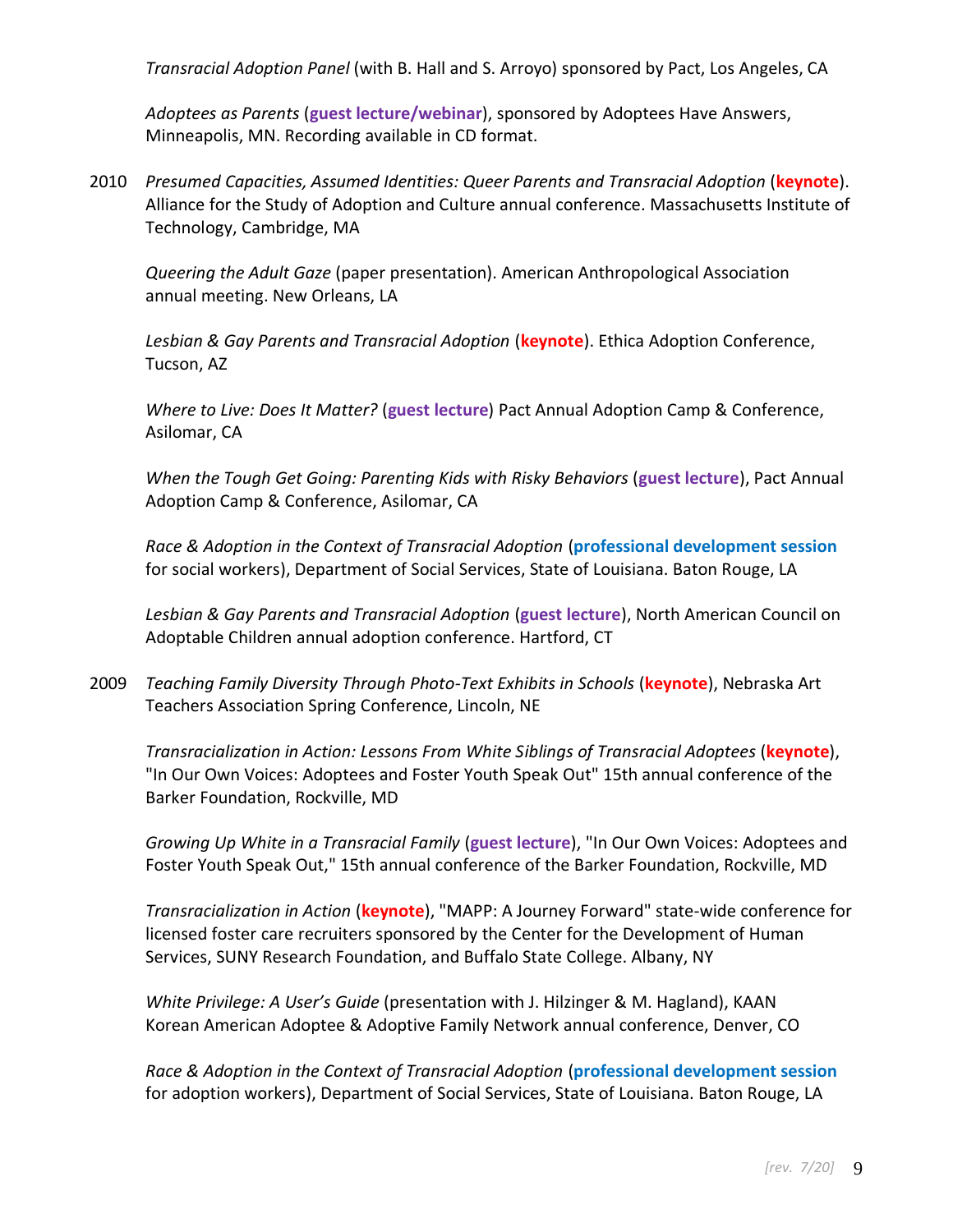*Towards a Sustainable Transracial Adoptee Movement and Community: PTO Strategies and Experiments* (presentation with Lisa Marie Rollins, Shannon Gibney & Jae Ran Kim), Pedagogy & Theater of the Oppressed Conference, Minneapolis, MN

*Race & Adoption in the Context of Transracial Adoption* (**professional development session** for social workers and adoption camp counselors), Holt International, Eugene, OR

*Transracial Adoption* (**guest lecture**), National Resource Center for Family-Centered Practice and Permanency Planning, Hunter College School of Social Work, New York, NY

2008 *Explicit Talk about Race in the PK-16 Classroom* (presentation with P. Bode). National Association for Multicultural Education annual conference, New Orleans, LA

BBC Radio World Service **invited radio interview** about transracial adoption and the Multi-Ethnic Placement Act. Podcast available at: [http://johnraible.wordpress.com/raibles-interview-on-bbc-radio/.](http://johnraible.wordpress.com/raibles-interview-on-bbc-radio/) First broadcast on BBC Radio, May 28, 2008

*Paulo Freire, Civic Responsibility, and Public Schools: Teachers and Teacher Educators Reflect on Paulo Freire's Legacy* (symposium panel). AERA (American Educational Research Association) annual meeting, New York, NY

*Transracial Adoption: Where We've Been and Where We're Headed* (**keynote**) 15th Midwest Adoption Conference, Trinity International University, Deerfield, IL

*Struggle For Identity* (**guest lecture** & film screening). 15th Annual Midwest Adoption Conference, Trinity International University, Deerfield, IL

*Growing Up White in a Transracial Adoptive Family* (**invited research presentation**). 15th Annual Midwest Adoption Conference, Trinity International University, Deerfield, IL

*A Long Way Home: A Glimpse at Transnational Adoption* (panel moderator with Molly McCullough, Harold Grotevant, Debbie Riley, and Holly van Gulden). 5th Biennial Conference on Adoption, St. John's University, New York, NY

*Conversations About Race, Culture, Adoption, and Adolescence* (panelist with Dr. Amanda Baden and Dr. Joy Lieberthal). 5<sup>th</sup> Biennial Adoption Conference, St. John's University, New York, NY

*Reinventing Whiteness Through Transracial Adoption: The Teenage Years* (research presentation). 5<sup>th</sup> Biennial Adoption Conference, St. John's University, New York, NY

*The State and Future of Adoption Research: Opportunities and Challenges* (panelist with Dr. Harold Grotevant and Dr. Amanda Baden. 5<sup>th</sup> Biennial Adoption Conference, St. John's University, New York, NY

*Struggle For Identity: A Conversation 10 Years Later* (**guest lecture/film screening**). North American Council on Adoptable Children (NACAC) conference, Ottawa, ON, Canada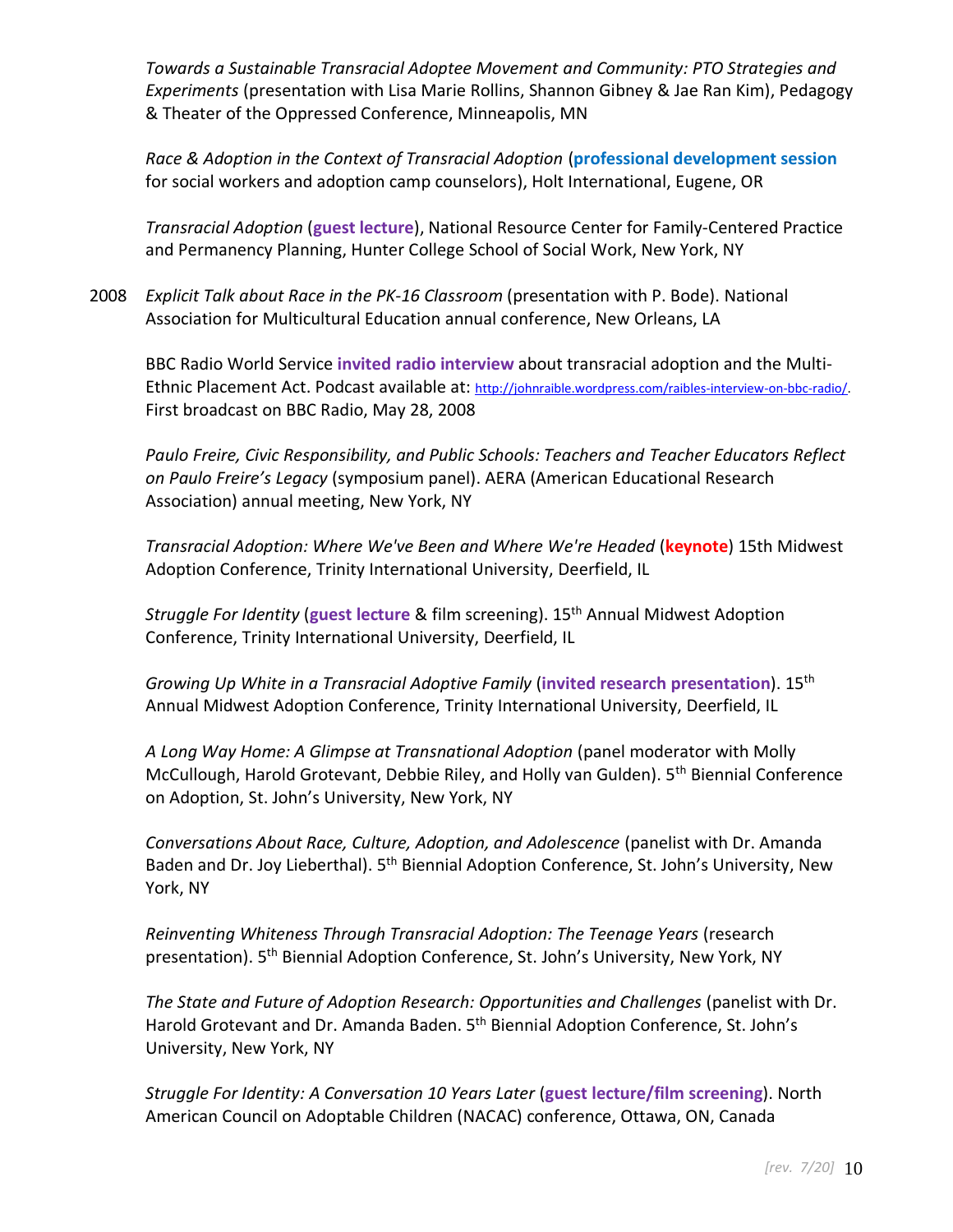Transracialization in Action: Lessons From Families (**professional development session** for foster care/adoption workers), Louisiana State University School of Social Work & the Department of Social Services, Baton Rouge, LA

*Boys to Men: Nurturing Healthy Masculinity in Our Black Adopted Sons* (**guest lecture & discussion facilitator**), Transracial Adoption Family Camp & Conference, Loma Mar, CA, Loma Mar, CA

*Building Alliances, Navigating Heterosexism* (**guest lecture & discussion facilitator**). Transracial Adoption Family Camp & Conference, Loma Mar, CA

*Image Theater for Teaching/Learning About Race and Adoption* (**professional development session** for social workers and adoption camp staff), Holt International, Eugene, OR

*Image Theater for Teaching/Learning About Race and Adoption* (interactive workshop for parents and children), sponsored by Pact/An Adoption Alliance, Occidental, CA

*Struggle For Identity* (**professional development session** for adoption agency professionals), Holt International, Omaha, NE

*Transracial Adoption and Working With Diverse Families* (**guest lecture**), National Resource Center for Family-Centered Practice and Permanency Planning. Hunter College School of Social Work, New York, NY

*The School-to-Prison Pipeline: Who Decides the Fate of Our Youth?* (**guest lecture**), Students Taking Academic Control Program, OASIS Multicultural Services, UNL, Lincoln, NE

2007 *Supporting Family Diversity as Allies in* Struggle (refereed paper session) Midwest regional conference, National Association for Multicultural Education Conference, Ames, IA

*Transracialization in Action: Lessons From White Siblings of Transracial Adoptees* (**keynote**), Transracial Adoption Family Camp & Conference, sponsored by Pact/An Adoption Alliance, Loma Mar, CA

2006 *Sharing the Spotlight: The Non-adopted White Siblings of Transracial Adoptees* (refereed paper session) 4<sup>th</sup> Biennial Adoption Conference, St. John's University, New York, NY

*The Lifelong Impact of Transracial Adoption: Learning From Adoptees and Their Siblings* (**keynote**) 4th Biennial Adoption Conference, St. John's University, New York, NY

*Writing and the Scholarly Life* (panelist), CEHS Student Research Conference, University of Nebraska-Lincoln, Lincoln, NE

*Sharing the Spotlight: The Non-adopted White Siblings of Transracial Adoptees* (**guest lecture**) 17<sup>th</sup> Annual Statewide Adoption Training Conference, New York State Citizens' Coalition for Children, Albany, NY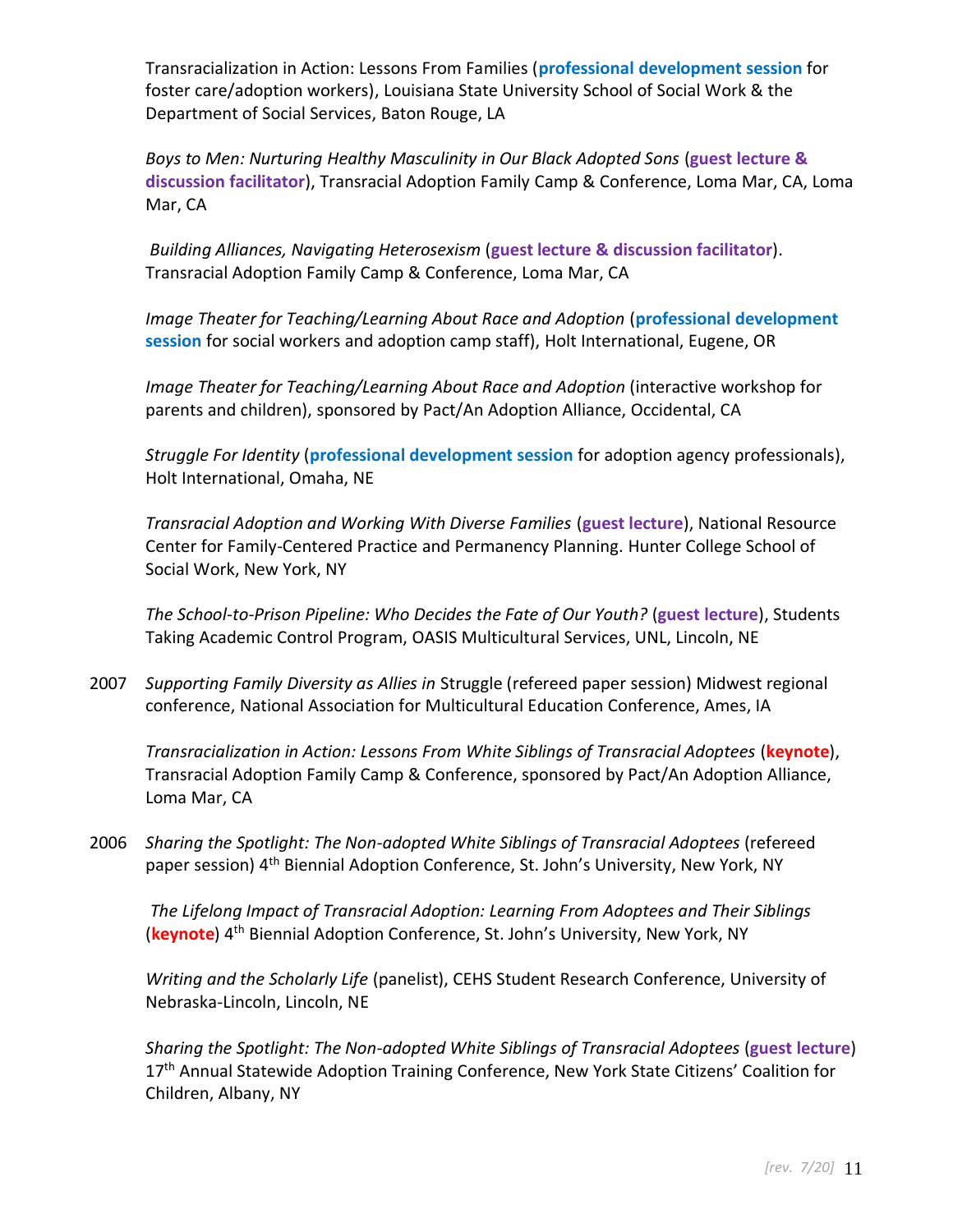*Sharing the Spotlight: Non-adopted Kids in Transracial Families* (**guest lecture**), Statewide Annual Diversity Conference sponsored by Casey Family Services/Child & Family Services of New Hampshire/Wide Horizons for Children/Lutheran Social Services of Northern New England, Concord, NH

*Bridging Modernity and Postmodernity and the Unfinished Struggle for Racial Integration* (panel presentation) Presidential Invited Session, annual meeting of the American Educational Research Association, San Francisco, CA

# **NOTE:** The record in **green** (below) pre-dates my appointment to the tenure track at UNL:

2005 *Multiple Contexts, Multiple Identities: Pushing the Boundaries of Multicultural Education* (refereed paper session with S. Nieto, P. Bode & E. Kang) annual meeting of the American Educational Research Association, Montréal, Québec, Canada

*White Parents, Children of Color* (**guest lecture**), annual conference of the National Court-Appointed Special Advocates for Children Association (National CASA), Atlanta, GA

*Transracial Adoption as a Lifelong Journey* (**guest lecture),** University of Washington School of Social Work, Seattle, WA

*The Colors of Family: Exploring Biracial and Transracial Identities* (**guest lecture**) sponsored by Springfield Public Libraries, Springfield, MA

*Issues in Transracial Adoption: Parent Group Leader Training* (**guest lecture**), Massachusetts Society for the Prevention of Cruelty to Children and Adoptive Families Together, Lawrence, MA

*Service-Learning from a Multicultural Perspective* (**professional development**), First Year Student Orientation Program. Smith College, Northampton, MA

2004 *White Parents, Black Children* (**guest lecture**) Black Administrators in Child Welfare annual conference, Arlington, VA

*Transracial Adoption as a Lifelong Journey* (**keynote**) conference sponsored by Easter Seals Vermont and the Vermont Adoption Consortium, Montpelier, VT

*Struggle For Identity* (**guest lecture**), Open Door Society/ Adoption Community of New England Annual Conference, Milford, MA

*Exploring Family Diversity* (**professional development**), South Hadley Public Schools, South Hadley, MA

*Struggle for Identity: Issues in Transracial Adoption* (**guest lecture**), PACT's Transracial Adoption Summit & Family Camp, Gilroy, CA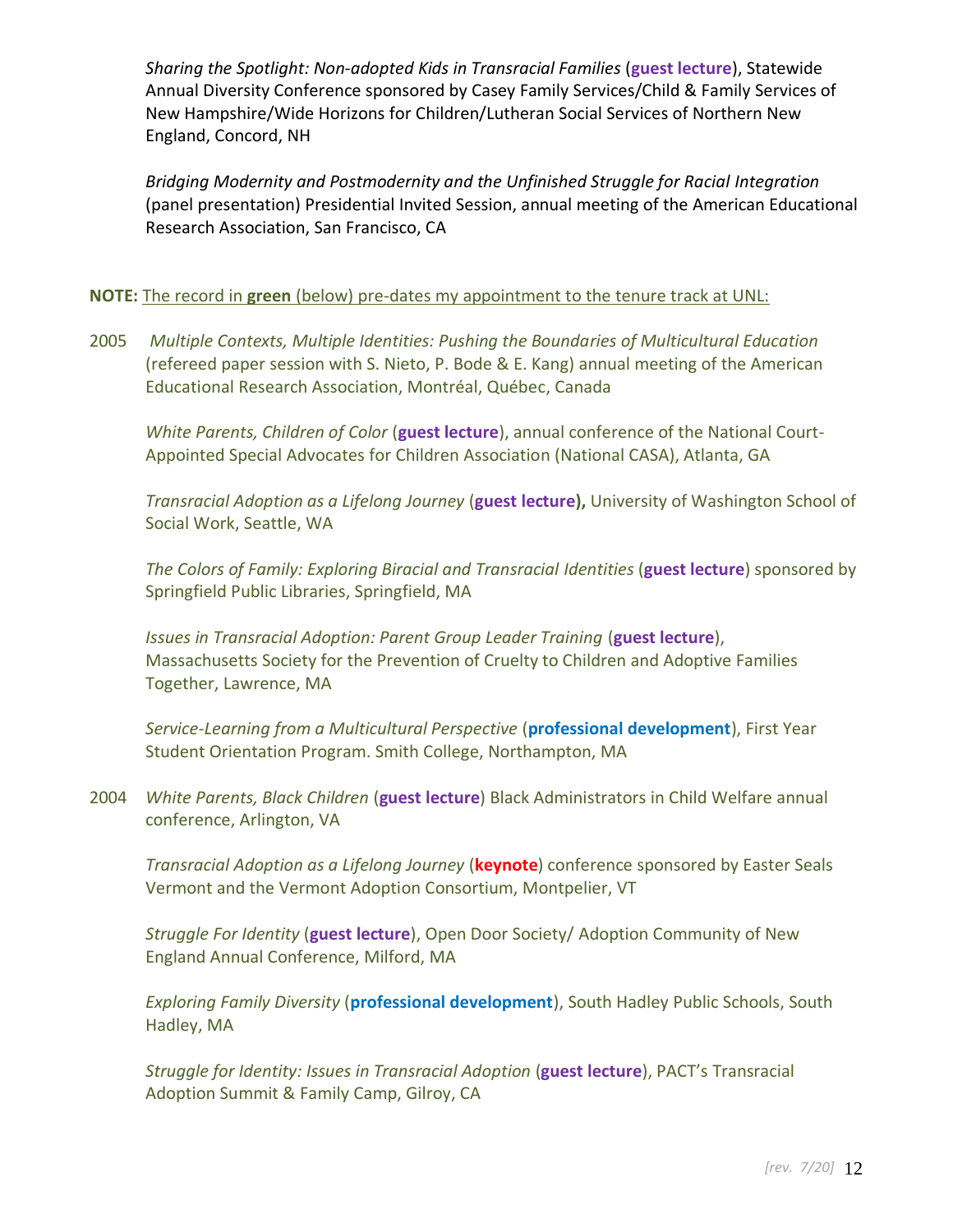2003 *Struggle For Identity: Issues in Transracial Adoption* (**guest lecture**), annual conference of Easter Seals Vermont & Vermont Adoption Consortium, Fairlee, VT

*Struggle for Identity* (**guest lecture**), annual conference of the Open Door Society/Adoption Community of New England, Bellingham, MA

*Struggle For Identity: Issues in Transracial Adoption* (**guest lecture**), Massachusetts Society for the Prevention of Cruelty to Children/KidsNet & the Massachusetts Adoption Resource Exchange, Holyoke, MA

- 2002 *Re/Constructing Race: An Ethnography of Transracial Adoption* (refereed paper session), annual conference of Ethnography and Qualitative Research in Education, Duquesne University, Pittsburgh, PA
- 1996 *Black Males: At Risk in the Public Schools* (**guest lecture**), Africana Studies & Research Center, Cornell University, Ithaca, NY

*African American Cultural Issues and Their Implications for Teaching and Learning,* (**professional development presentation**), Ithaca City School District, Ithaca, NY

*Teaching From an Afrocentric Perspective* (**guest lecture**), invited by Dr. Jeff Claus, Ithaca College, Ithaca, NY

- 1995 *How To Stop Name-Calling and Put-Downs* (**invited panelist**), 1-Day professional development conference sponsored by the Tompkins County Youth Bureau, Ithaca, NY
- 1994 *At-Risk Youth and Anti-Racism* (**professional development** presentation with Dr. Don Barr for youth workers, teachers, and counseling staff at residential juvenile detention facility), George Junior Republic, Freeville, NY

*Teaching From an Afrocentric Perspective* (**guest lecture**), Ithaca College, Ithaca, NY

1990 *The Significance of Racial Identity in Transracially Adopted Young Adults* (**guest lecture**), annual conference of the North American Council on Adoptable Children, Washington, DC

### **FUNDED AND NON-FUNDED GRANT PROPOSALS**

- 2019 *Elevating Indigenous Knowledge in Educational Research* Spencer Foundation small conference grant. Amount awarded: \$50,000 over 3 years
- 2017 *Proposal for Centro de Estudios Interdisciplinarios en Educación, Diversidad y Justicia Social (CEI-EDYJYUS) (*co-PI) University of Valparaíso, Chile. Amount requested: \$54,800 (not funded)
- 2009 *Proposal for Travel Study in Monterrey, Mexico: Building Transnational Awareness With Pre-service Teachers* (co-PI)*.* International Seed Grant Competition, UNL College of Education & Human Sciences. Amount awarded: \$6,000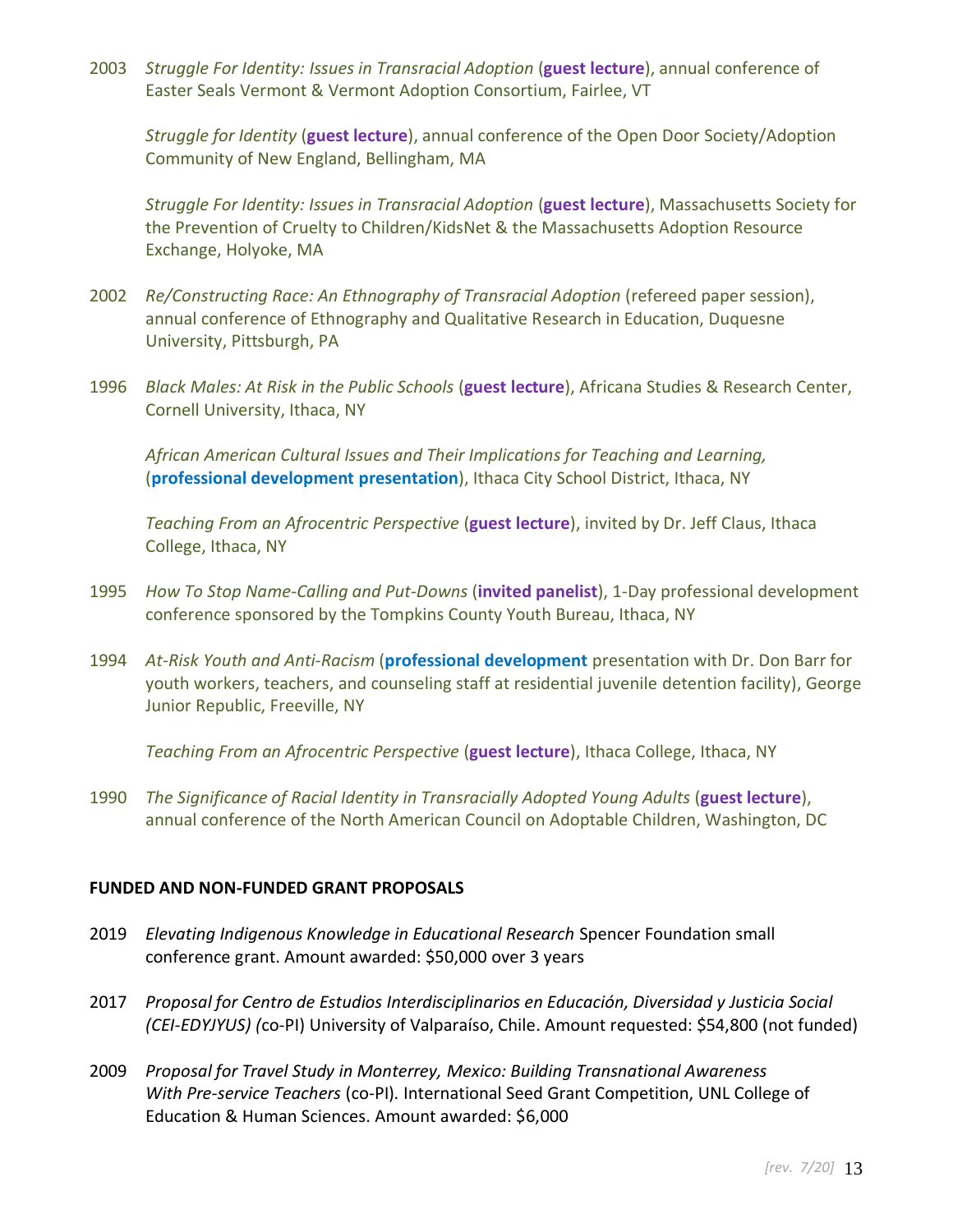- 2008- Co-Principal Investigator. Initiative for Teaching and Learning Excellence:
- 2009 Year 4 (ITLE-4). *Writing Across Course Offerings: Furthering the Dept. of Teaching, Learning, & Teacher Education's Undergraduate Program Reform Through Attention to Student Writing and Thinking.* Amount requested: \$15,300 (not funded)
- 2007- Investigator. UNL Dept. of English Program of Excellence *Faculty Leadership for*
- 2008 *Writing Initiative* within the Dept. of Teaching, Learning, and Teacher Education, College of Education & Human Sciences, University of Nebraska-Lincoln. Amount awarded: \$3500
- 2007- Recipient. *Scholarly Enhancement Program Grant*. College of Education & Human
- 2008 Sciences, University of Nebraska-Lincoln. Amount awarded: \$1700
- 2007- Co-Principal Investigator*. Narrative Inquiry's Relation to Educating for Diversity*. Big 12
- 2008 Fellowship, University of Nebraska-Lincoln. Amount requested: \$20,000 (not funded)
- 2007- Investigator. *Towards a Center for the Study of Education, Human Sciences, and*
- 2008 *Transnationalism.* University of Nebraska-Lincoln Office of Research. Amount requested: \$99,800 (not funded)
- 2006- Co-Principal Investigator. Spencer Foundation grant: *Revisiting Brown v. Board of*
- 2007 *Education in Omaha, Nebraska.* University of Nebraska-Lincoln. Amount requested: \$499,997 (not funded)

### **OUTREACH & COMMUNITY PARTNERSHIPS**

2019 Co-planner (with N. Engen-Wedin & CHES Dean's Office), "Meet Nebraska" Bus Trip to Winnebago (Ho-Chunk Nation of Nebraska)

Co-leader (with Dr. C. Yellow Robe), 6-day travel-study bus trip across Montana & Wyoming with students & Indigenous community partners to learn about *Indian Education for All,* year 1 of 3-year "Elevating Indigenous Knowledge in Education Research" Spencer Foundation grant

2018 Panel organizer (with Dr. L. Males), workshop for students, faculty, & staff on Suicide Awareness and Prevention. Co-sponsored by Dept. of TLTE, EAP, and CAPS

Presentation for CEHS Advising Office staff on travel-study trip to Belize

Interviewed by University Communications for CEHS video on excellence in teaching (available online at<https://cehs.unl.edu/teacherx/>

Co-planner (with N. Engen-Wedin & Dean's Office), "Meet Nebraska" CEHS Bus Trip to Winnebago (Ho-Chunk Nation) (postponed due to weather)

Met with Lincoln Public Schools Office of Indian Education staff and TLTE Secondary Ed faculty to plan mentoring partnerships with LPS students and TLTE student-teachers

Met with UNITE (University Inter Tribal Exchange) student organization (with A. Morales, C. Yellow Robe, & J. Olmanson)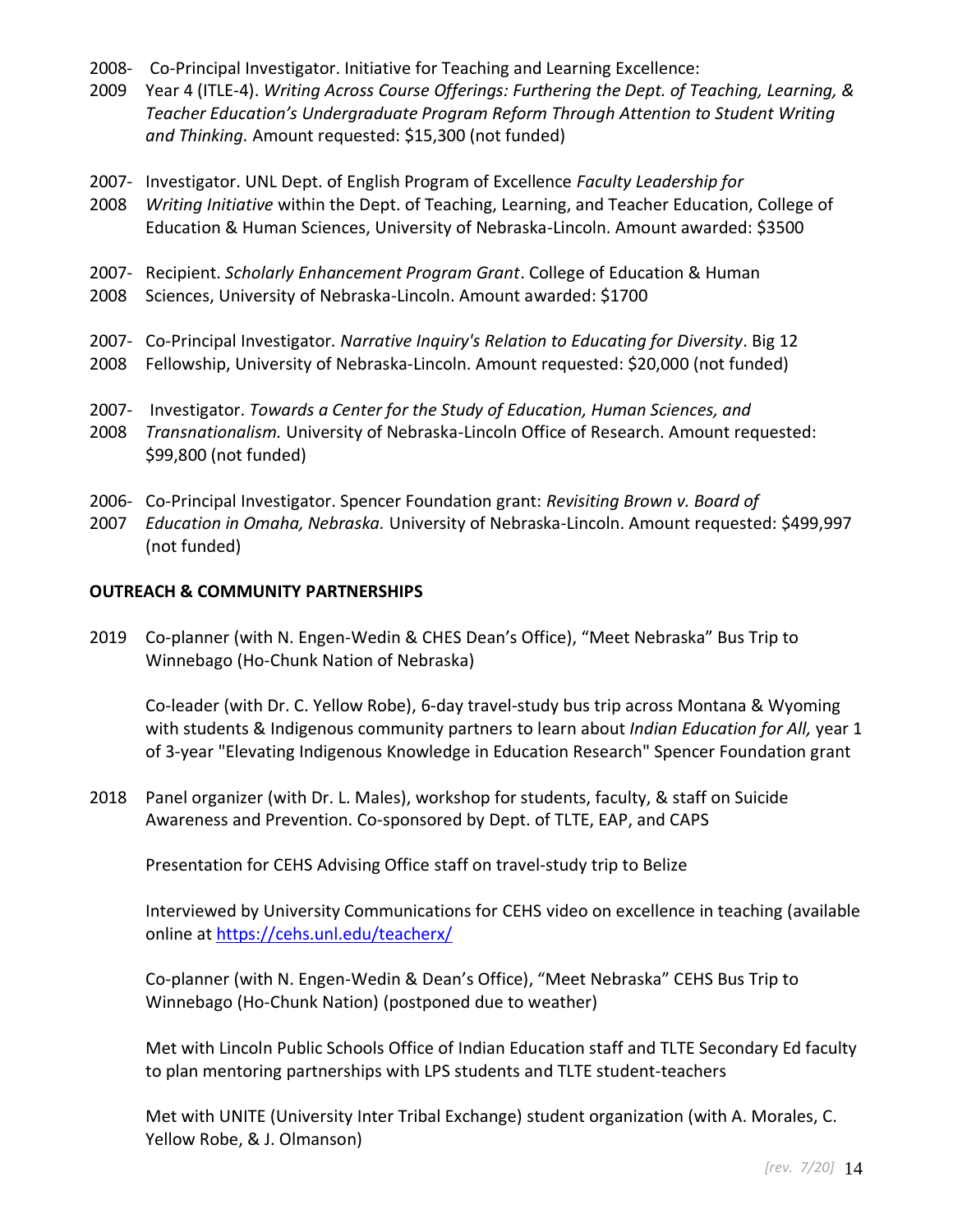Met with Future Teachers of Color student group (with A. Morales)

Networking at Indigenous People's Day Conference (with A. Morales & C. Yellow Robe), Kansas State University, Manhattan, KS

2017 Interviewed by the writer Andrew Solomon for his book *New Family Values* on family diversity and transracial adoption.

Facilitator, closing plenary, "Raising Race Questions" Fall Symposium, CEHS

"Ally Training to Support Undocumented Students" (organizer with Dr. A. Morales, professional development for UNL staff/faculty). Co-sponsored by OASIS Multicultural Services, UNL

- 2016 "The Mask You Live In" film screening and discussion (moderator with Dr. Beth Lewis). In conjunction with the UNL Women's Center conference on men and masculinities.
- 2014 *Diverse Students' Experiences in Nebraska Schools* (panel moderator). TEAC 330 Evening Symposium, UNL. Lincoln, NE
- 2013 *Civic Value #3: Diversity of Communities and Cultures* (presentation for students), sponsored by the Center for Civic Engagement, UNL. Lincoln, NE
- 2012 *Social Justice, Helping and Solidarity* (guest lecture in TEAC 197 Professional Practicum Service-Learning Experience class, UNL. Lincoln, NE

*Transracialization, Race, and Adoption* (guest lecture). Ethnic Studies (ETHN 100) class. Invited by Leslie Martinez. Lincoln, NE

- 2009 *Off and Running* (consultant for documentary film directed by Nicole Opper)
- 2008- New York State Citizens Coalition for Children. *Ask the Experts* online advice column
- 2000 on transracial adoption (consultant/author)
- 2007 Stay Well Publications, *Health and You.* "When adoptions cross cultures" (interviewed for article)

Invited participant, *All Children, All Families* (invited planning conference), Human Rights Campaign's Family Project, Washington, DC

*Exploring Family Diversity* (guest lecture). Dept. of Teaching, Learning, & Teacher Education, (invited by Dr. Ricardo Garcia), UNL, Lincoln, NE

2006 Clyde Malone Community Center. "Talented Tenth" Youth Empowerment Project, Curriculum developer. Lincoln, NE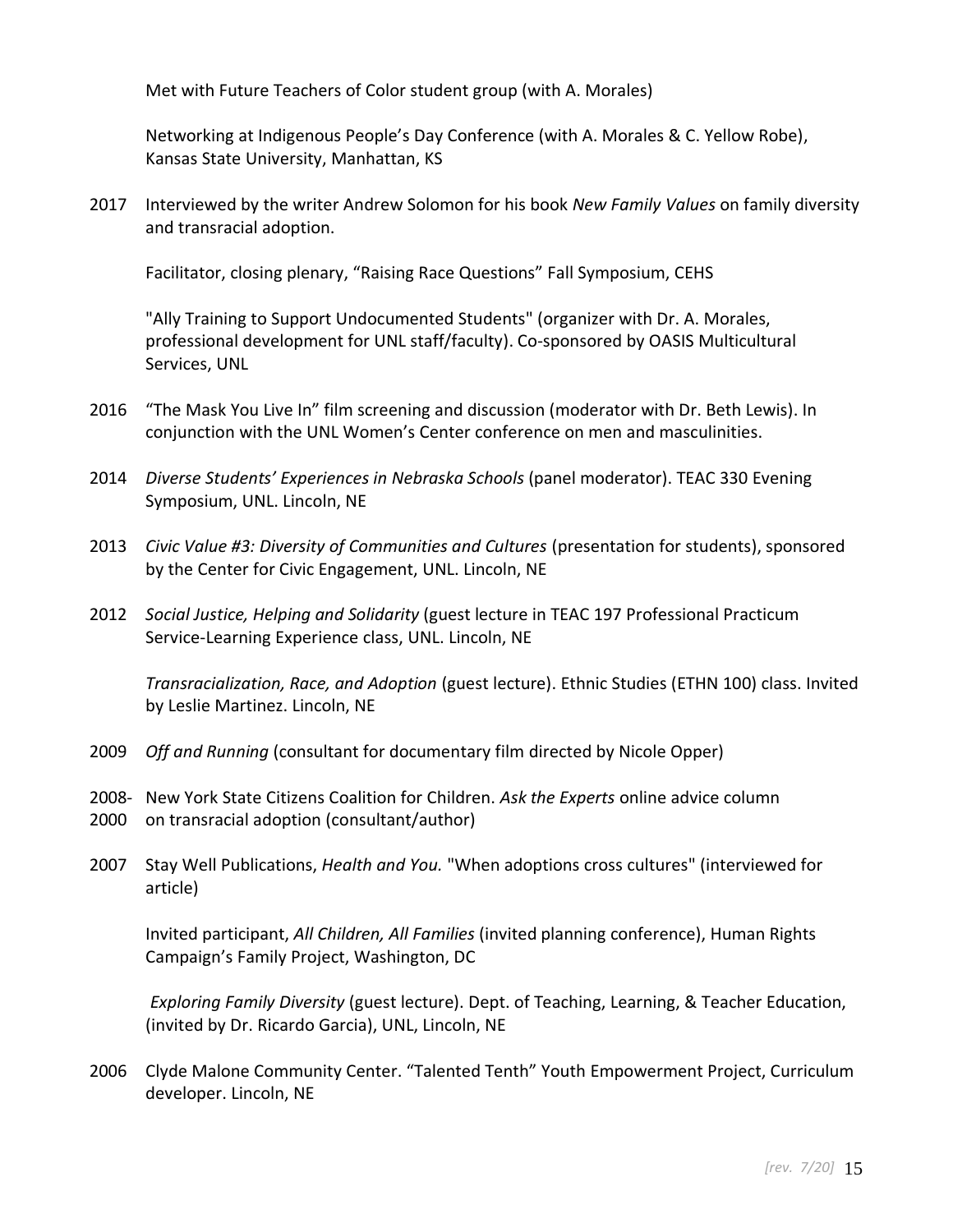PhotoSynthesis Productions/New York State Citizens Coalition for Children. "Struggle for Identity: A Conversation 10 Years Later" (featured speaker, award-winning documentary on transracial adoption)

*STARS (Sharing Transracial Adoption Resources & Support) Connection Newsletter*, vol. 1, issue 2. (article consultant)

Amherst-Pelham Regional Schools (grant evaluator), *Dig It! Digital Portfolios as Artifact Anthologies for Reflection* 170-B Technology Enhancement Grant. Amherst, MA

### **NOTE:** The record in **green** (below) pre-dates my appointment to the tenure track at UNL:

- 2005 *Adoptive Families Together Newsletter,* "Honoring Diversity: Transracial Adoption Issues" (article consultant)
- 2002- Romney Associates, Inc., (team associate):
- 1998 Member, Diversity Evaluation team at Phillips Andover Academy Andover, MA
	- Focus Group facilitator at Hampshire College, Amherst, MA
	- Focus Group facilitator at Mount Holyoke College, South Hadley, MA
	- Public Conversation Facilitator, *Animating Democracy Discussion Series*, Amherst, Ma.

• Program Evaluator, *Youth Development Project* of the Men's Resource Center of Western Massachusetts, Amherst, MA

"Racial Identity Development in Multiracial Families" (invited presentation), PACT's Transracial Adoption Summit & Family Camp, San Francisco, CA

"Family Diversity & LGBT Parents" (invited presentation), PACT's Transracial Adoption Summit & Family Camp, San Francisco, CA

"Adoption Advocacy and the Schools" (invited presentation), PACT's Transracial Adoption Summit & Family Camp, San Francisco, CA

"Embracing Family Diversity in Today's Schools" (invited presentation), Fortnightly Breakfast Lecture Series, School of Education, University of Massachusetts, Amherst, MA

- 2000 Amherst Regional Middle School. (Curriculum developer/trainer for Family Diversity Project, Inc.'s *In Our Family* photo-text exhibit), Amherst, MA
- 1997 "Working Effectively With African American Students" (professional development), Belle Sherman Elementary School, Ithaca, NY

*African American Cultural Issues and Their Implications for Teaching and Learning,* (professional development training), Ithaca City School District Ithaca, NY

"Teaching From an Afrocentric Perspective" (invited guest lecture), Ithaca College, Ithaca, NY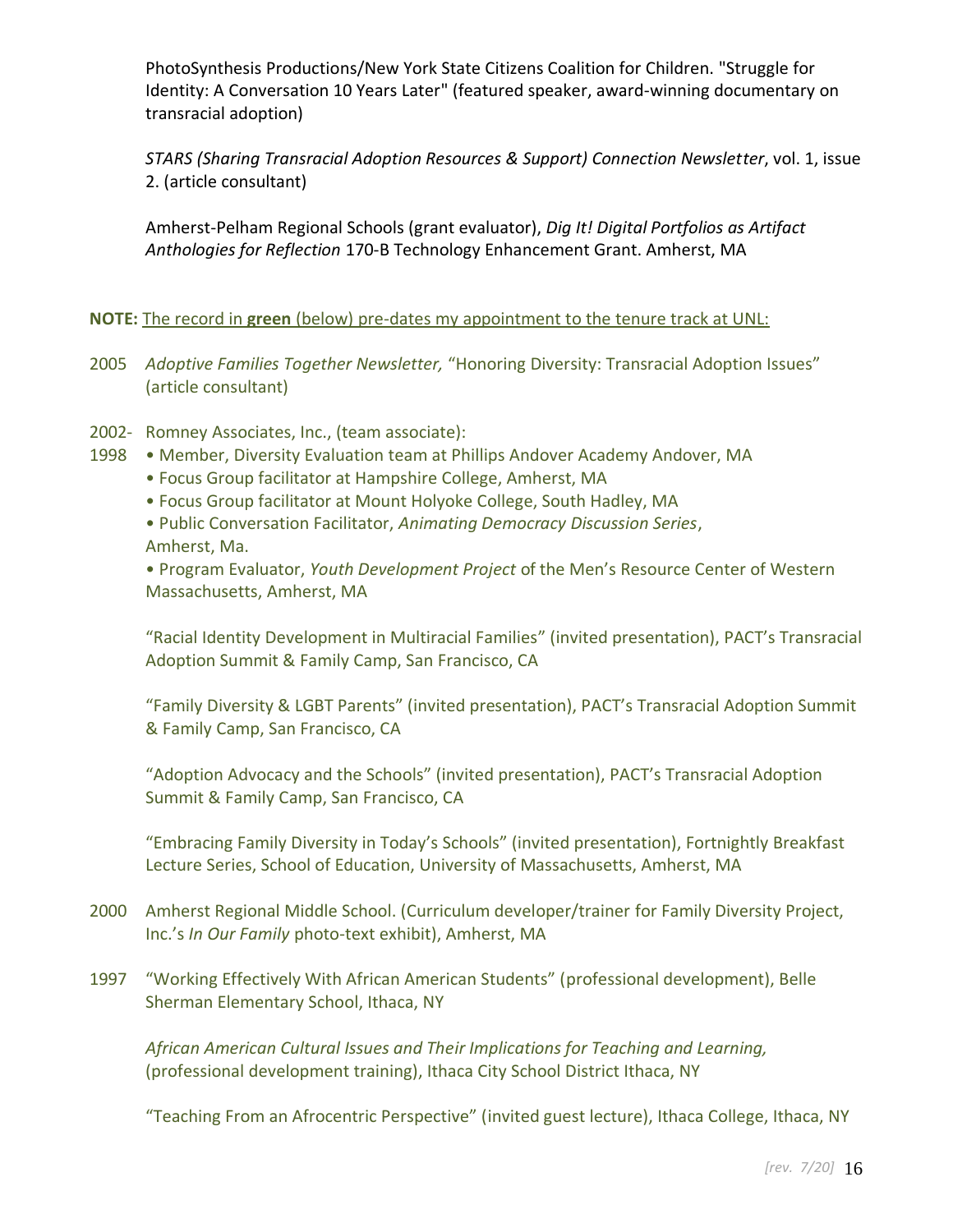- 1995 State University of New York at Cortland. (Consultant/facilitator). Faculty development retreat on teaching about diversity. Cortland, NY
- 1994 *Teaching From an Afrocentric Perspective* (guest lecture), invited by Dr. Jeff Claus, Ithaca College, Ithaca, NY
- 1990 *Sally Jesse Raphael* (invited guest) televised talk show on transracial adoption, New York, NY

*The Joan Rivers Show* (invited guest) televised talk show on transracial adoption, Los Angeles, CA

#### **SERVICE to the university & department**

| 2020      | Appointee, Coronoavirus Task Force (Academic Planning Subcommittee)                      |
|-----------|------------------------------------------------------------------------------------------|
| 2019-2020 | Member, Dean's Ad Hoc Committee on Diversity & Inclusion                                 |
| 2019-2020 | Member, Elementary Literacy Education Search Committee                                   |
| 2018-2020 | Senator for TLTE, Faculty Senate, UNL                                                    |
| 2016-2020 | Chair, Social Justice & Diversity in Education Graduate Certificate Committee, TLTE      |
| 2015-2020 | Program Coordinator, Social & Cultural Foundations program, TLTE                         |
| 2017-2020 | Member, Secondary Education Committee, TLTE                                              |
| 2017-2020 | Member, M <sup>3 (</sup> Migrant, Multilingual, & Multicultural Communities) group, TLTE |
| 2018-2019 | Member, Human Rights & Humanitarian Affairs Program Advisory Board, UNL                  |
| 2018-2019 | Member, Professor of Practice Search Committee, TLTE                                     |
| 2018-2019 | Member, Planning Committee for Winnebago "Meet Nebraska" Bus Trip, CEHS                  |
| 2016-2019 | Member, Graduate Committee, TLTE                                                         |
| 2016-2019 | Co-chair, Dean's Faculty Advisory Council, CEHS                                          |
| 2017-2019 | Member, Planning Committee, Bozeman, Montana Travel-Study course trip, CEHS              |
| 2018-2019 | Chair, Subcommittee on Indigenous Community Partnerships, Sec Ed Committee               |
| 2017-2018 | Reviewer, Secondary Social Studies Education Program applications                        |
| 2016-2018 | Member, Women's & Gender Studies Advisory Board, UNL                                     |
| 2017-2018 | Exec. Vice Chancellor's Diversity Advocacy Working Group, UNL                            |
| 2017-2018 | Grievance Hearing Observer, Academic Rights & Responsibilities Committee, UNL            |
| 2017-2018 | Member, "Raising Race Questions" Symposium Planning Committee                            |
| 2016-2017 | Member, peer review P&T committee for Dr. Lauren Gatti, Dept. of TLTE                    |
| 2016-2017 | Planning Committee, Belize Travel-Study course/Spring Break trip                         |
| 2015-2017 | Facilitator/Mentor, TEAC 330 Instructors Group                                           |
| 2016-2017 | Member, Psychology Search Committee, Women's & Gender Studies, UNL                       |
| 2014-2017 | Member, Dean's Faculty Advisory Council, CEHS                                            |
| 2014-2015 | Member, CEHS Bullying/Empowerment Search Committee                                       |
| 2014-2015 | Member, Secondary Education Committee, Dept. of TLTE                                     |
| 2012-2013 | Planning Committee, Pine Ridge Alternative Spring Break Trip                             |
| 2012-2013 | Member, Subcommittee on Advising & Equity, Dept. of TLTE Graduate Faculty                |
| 2012-2013 | Facilitator/Mentor, TEAC 330 Graduate Teaching Assistants Group                          |
| 2007-2014 | Member, Curriculum Committee, Dept. of TLTE                                              |
| 2009-2014 | Member, Curriculum Committee, Women's & Gender Studies, UNL                              |
| 2010-2012 | Member, Secondary Education Committee, Dept. of TLTE                                     |
| 2009-2010 | Member, LGBTQ Studies Search Committee, Women's & Gender Studies, UNL                    |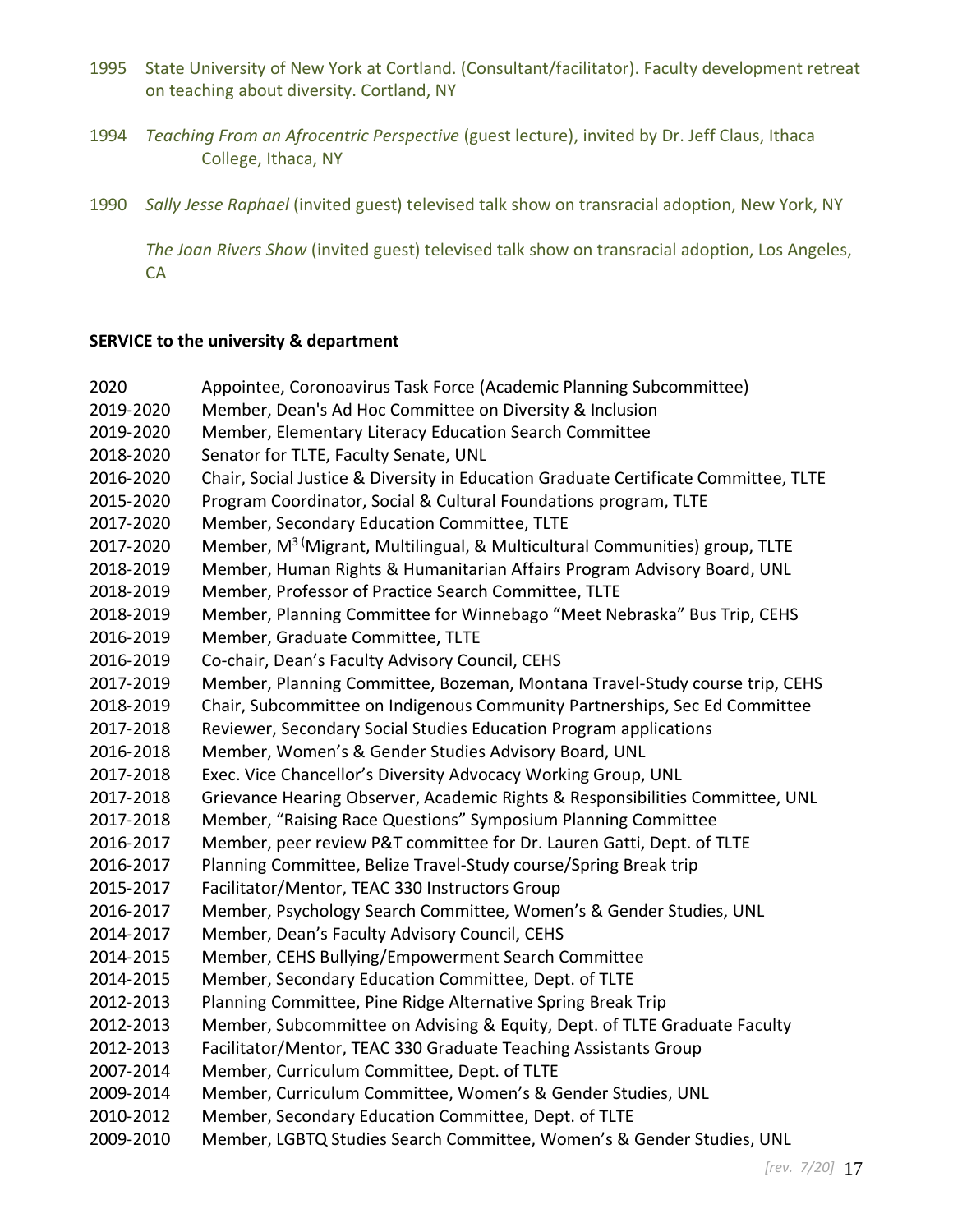| 2007-2008 | Co-facilitator, Elementary Education Program Working Group, Dept. of TL&TE |
|-----------|----------------------------------------------------------------------------|
| 2007-2008 | Member, Multicultural Student Development Committee, UNL                   |
| 2006-2007 | Member, Math Education Search Committee, Dept. of TL&TE                    |
| 2006-2007 | Member, CEHS Awards Committee, College of Education & Human Sciences       |
| 2006-2007 | Member, Summer Institute for Promising Scholars (SIPS) Committee, UNL      |

# **SERVICE to the community**

| 2019      | Training for UNL faculty & grad assistants on diversity & inclusion issues during<br>Teachers Scholars Academy interviews |
|-----------|---------------------------------------------------------------------------------------------------------------------------|
|           | Discussion facilitator for Teacher Scholars Academy program following a racial literacy<br>roundtable presentation, UNL   |
|           | Guest speaker on multicultural education & research, Prof. E. Lewis's doctoral seminar,<br>UNL.                           |
|           | Guest speaker and facilitator for Privilege Game, Uma Ganesan's multicultural<br>education class, UNL                     |
|           | Guest speaker and facilitator for Privilege Game, Madhur Shende's multicultural<br>education class, UNL                   |
| 2011-2012 | Member, Pact Adoption Camp advisory board, Oakland, CA                                                                    |
| 2008-2009 | Board member, Adopted & Fostered Adults of the African Diaspora, Oakland, CA                                              |
| 1999-2001 | Community Representative, Anti-Racism Committee. Men's Resource Center of<br>Western Massachusetts. Amherst, MA           |
| 1997      | Appointee, Tompkins County Search Conference on Racism Planning Committee.<br>Ithaca, NY                                  |
| 1996      | Appointee, Mayor's Office. Police Chief Search Committee, Ithaca, NY                                                      |
| 1995-1996 | Member, Anti-Racism/Homophobia Commission, Ithaca, NY                                                                     |
| 1995-1997 | Member, Anti-Racism Steering Committee, Alternative Community School, Ithaca, NY                                          |
| 1990-1994 | Member, Multicultural Committee, Ithaca City School District, Ithaca, NY,                                                 |
| 1986-1990 | Member, Black Linkage for Adoptive Children, Los Angeles, CA,                                                             |
|           |                                                                                                                           |

# **SERVICE to the profession**

| 2018 | Manuscript reviewer, Teaching & Teacher Education.                                    |
|------|---------------------------------------------------------------------------------------|
| 2017 | Manuscript reviewer, Teaching & Teacher Education.                                    |
| 2016 | Manuscript reviewer, Teaching & Teacher Education.                                    |
|      | Manuscript reviewer, Adoption Quarterly                                               |
|      | Manuscript reviewer, Deculturalization and the Struggle for Equality, 8th Edition, by |
|      | Joel Spring. [My comments were published on book jacket.]                             |
| 2014 | Columnist, Gazillion Voices Magazine (online)                                         |
| 2014 | Member, Conference Planning Committee, Biennial Adoption Conference sponsored         |
|      | by St. John's University/Montclair State University. New York, NY                     |
| 2014 | Manuscript reviewer, Journal of Teaching and Teacher Education                        |
| 2013 | Member, Conference Planning Committee, Biennial Adoption Conference sponsored         |
|      | by St. John's University/Montclair State University. New York, NY                     |
| 2012 | Guest editor (special issue), Journal of Social Distress and the Homeless             |
|      | External Committee Member/Reader, Doctoral Committee of Anne-Elizabeth Powell,        |
|      | Azusa Pacific University. Azusa, CA                                                   |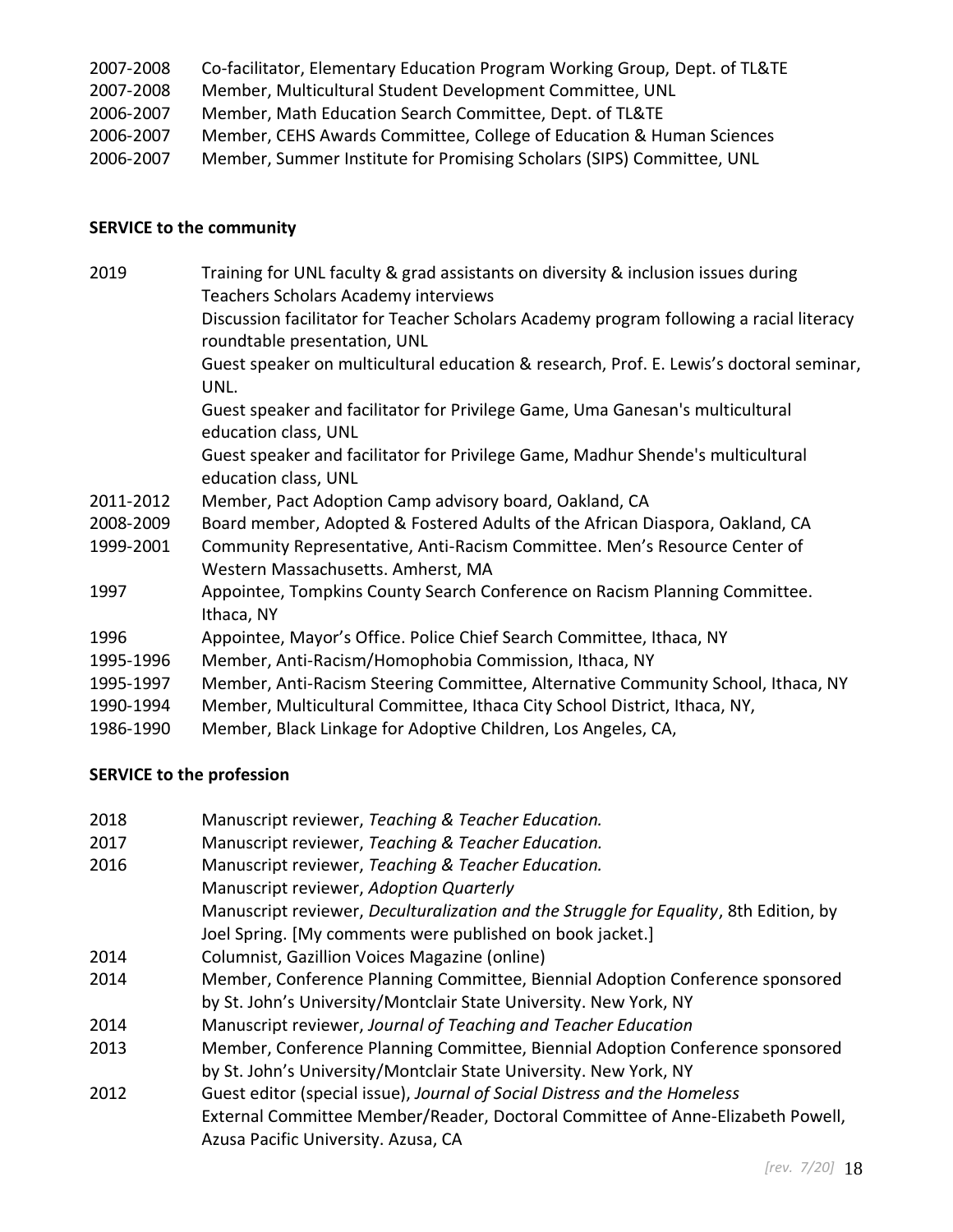|      | Manuscript reviewer, Teachers College Press. (Reviewed Teaching and Learning in a<br>Diverse World, 4 <sup>th</sup> edition by P. Ramsey). |
|------|--------------------------------------------------------------------------------------------------------------------------------------------|
| 2011 | Manuscript reviewer, Journal of Teaching and Teacher Education                                                                             |
|      | Member, Conference Planning Committee, 6 <sup>th</sup> Biennial Adoption Conference                                                        |
|      | sponsored by St. John's University/Montclair State University. New York, NY                                                                |
| 2010 | Manuscript reviewer, Journal of Teacher Education                                                                                          |
|      | Manuscript reviewer, Journal of Social Distress and the Homeless                                                                           |
| 2009 | Manuscript reviewer, Journal of Literacy Research                                                                                          |
|      | Member, Conference Planning Committee, 5 <sup>th</sup> Biennial Adoption Conference, St.                                                   |
|      | John's University, New York, NY                                                                                                            |
| 2008 | Member, Conference Planning Committee, 5 <sup>th</sup> Biennial Adoption Conference, St.                                                   |
|      | John's University, New York, NY                                                                                                            |
|      | Manuscript reviewer, Evan B. Donaldson Adoption Institute                                                                                  |
|      | Manuscript reviewer, North American Council on Adoptable Children                                                                          |
| 2007 | Manuscript reviewer, Linguistics and Education                                                                                             |
|      | Proposal Reviewer, Division G (Social Context of Education), AERA                                                                          |
|      | Proposal Reviewer, Division K (Teaching and Teacher Education), AERA                                                                       |
| 2001 | Manuscript reviewer, Journal of Equity and Excellence in Education                                                                         |
| 2000 | Invited participant, "Project Understanding" Adoption and Race planning conference,                                                        |
|      | San Francisco, CA                                                                                                                          |
| 1999 | Manuscript reviewer, Journal of Equity and Excellence in Education                                                                         |
| 1996 | Member, New York State Citizens Coalition for Children Grant Advisory Board                                                                |

### **ADMINISTRATIVE EXPERIENCE**

| 2012 | Director, Discover Education Camp (Big Red Summer Camps), UNL. Planned and             |
|------|----------------------------------------------------------------------------------------|
|      | facilitated week-long residential summer camp activities for high school students from |
|      | under-represented groups to recruit students to apply to UNL and to consider careers   |
|      | in Education. Lincoln, NE                                                              |
|      |                                                                                        |

- 2000 Deerfield Academy Summer Arts Camp (DASAC). Co-director. Planned and implemented staff development training and supervised counselors, counselors-in-training, and campers at arts-based summer camp for adolescents, ages 12-16. Deerfield, MA
- 1995- Ithaca High School Office of Minority Student Affairs. Assistant to the Principal 1997 for Minority Student Affairs. Provided advocacy and support for students and families. Presented in-service diversity training for administration, faculty, and other staff as part of the high school's administrative team. Ithaca, NY
- 1990 TUYO/African Cultural Awareness After-school Program. Founder and director. Conceived, planned, and implemented an Afrocentric after-school program for children in the elementary grades. Planned events, organized parents and community support, and supervised volunteer staff/teachers. Ithaca, NY
- 1987- Black Linkage for Adoptive Children (support organization for adoptive parents 1989 and adoption advocates). President, Los Angeles, CA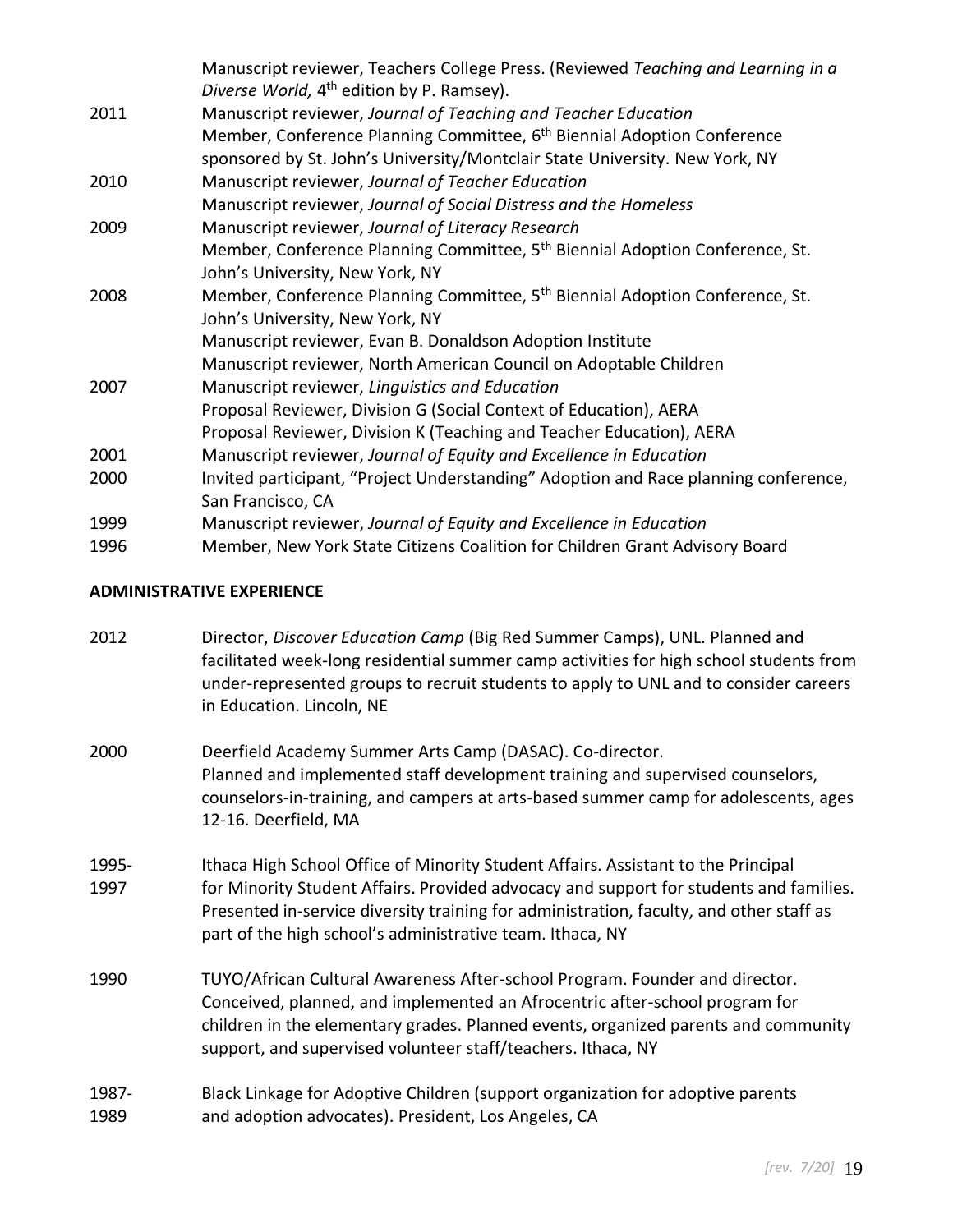#### **K-12 TEACHING EXPERIENCE**

| 1995-<br>1998 | Ithaca City School District. Social Studies Teacher. Ithaca High School.<br>Grade 9 Global Studies and Grade 12 Economics. Ithaca, NY                              |
|---------------|--------------------------------------------------------------------------------------------------------------------------------------------------------------------|
| 1990-<br>1995 | Ithaca City School District. Elementary Teacher.<br>Belle Sherman Elementary School and Fall Creek Elementary School.<br>Grades 1, 2, and 3. Ithaca, NY            |
| 1985-<br>1990 | Compton Unified School District. Elementary Teacher.<br>Marian Anderson Elementary School.<br>Grade 1 and Grade 4 bilingual (Spanish/English) classes. Compton, CA |
| 1984-<br>1985 | Ramah Navajo School Board, Inc. Elementary Teacher.<br>Pine Hill Elementary School. Grade 3 bilingual (Navajo/English).<br>Pine Hill, NM                           |
| 1983-<br>1984 | Bureau of Indian Affairs. Elementary Teacher.<br>Pueblo Pintado School. Combination Grade 3 & 4 bilingual (Navajo/English) class.<br>Cuba, NM                      |

#### **PROFESSIONAL AFFILIATIONS**

Member, National Association for Multicultural Education

#### **HONORS & AWARDS**

- 2017 G. Pritchy Smith Multicultural Educator of the Year Award, National Association for Multicultural Education (NAME), Salt Lake City, UT
- 2014 Nominated, CEHS Student Mentoring Award, UNL
- 2010 "Friend of the Children" Award, North American Council on Adoptable Children

Nominee, Outstanding Teaching Award, CEHS, UNL. Lincoln, NE

2009 "Certificate of Recognition for Contributions to Students," UNL Teaching Council and UNL Parents Association, University of Nebraska-Lincoln. Lincoln, NE

Nominee, Outstanding Teaching Award, CEHS, UNL. Lincoln, NE

- 2007 Awarded to *Struggle For Identity: Issues in Transracial Adoption* video on transracial adoption: • Gold Davey Award (film/video category).
	- Chris Award, Honorable Mention (documentary category), Columbus International Film & Video Festival. Columbus, OH.
	- Silver Telly Award (documentary category).